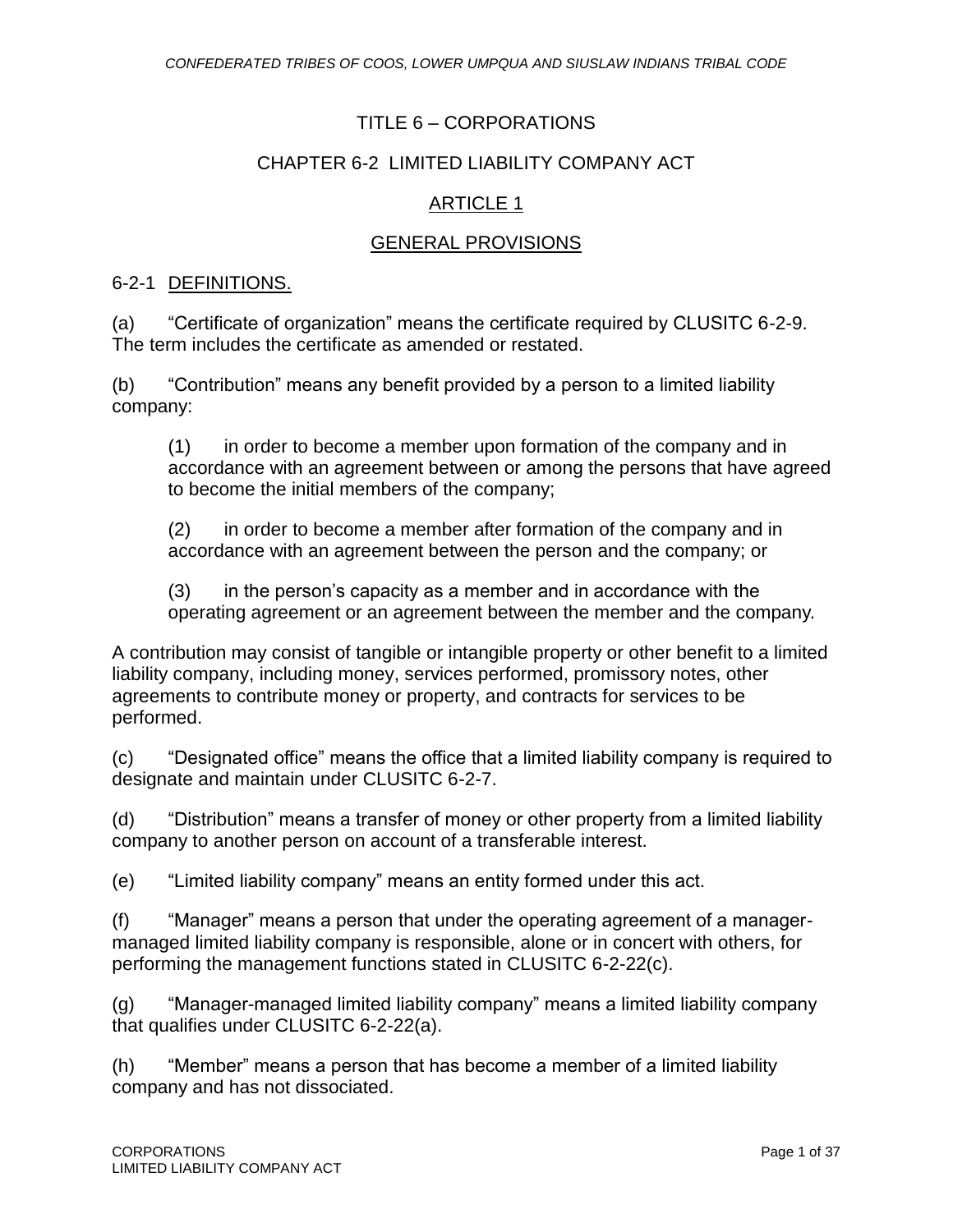(i) "Member-managed limited liability company" means a limited liability company that is not a manager-managed limited liability company.

(j) "Operating agreement" means the agreement, whether or not referred to as an operating agreement and whether oral, in a record, implied, or in any combination thereof, of all the members of a limited liability company, including a sole member, concerning the matters described in CLUSITC 6-2-6(a). The term includes the agreement as amended or restated.

(k) "Organizer" means a person that acts under CLUSITC 6-2-9 to form a limited liability company.

(l) "Person" means an individual, corporation, business trust, estate, trust, partnership, limited liability company, association, joint venture, public corporation, government or governmental subdivision, agency, or instrumentality, or any other legal or commercial entity.

(m) "Record" means information that is inscribed on a tangible medium or that is stored in an electronic or other medium and is retrievable in perceivable form.

(n) "Sign" means, with the present intent to authenticate or adopt a record:

(1) to execute or adopt a tangible symbol; or

(2) to attach to or logically associate with the record an electronic symbol, sound, or process.

(3) "Transfer" means any transfer and includes an assignment, conveyance, deed, bill of sale, lease, mortgage, security interest, encumbrance, gift, and transfer by operation of law.

(o) "Transferable interest" means the right, as originally associated with a person's capacity as a member, to receive distributions from a limited liability company in accordance with the operating agreement, whether or not the person remains a member or continues to own any part of the right.

(p) "Transferee" means a person to which all or part of a transferable interest has been transferred, whether or not the transferor is a member.

(q) "Tribes" or "Tribal" means the Confederated Tribes of Coos, Lower Umpqua, and Siuslaw Indians or pertaining thereto.

(r) "Tribal Secretary" means the person authorized by the Tribal Council of the Tribes to carry out the office of the Tribal Secretary under this act.

# 6-2-2 NATURE, PURPOSE, AND DURATION OF LIMITED LIABILITY COMPANY**.**

(a) A limited liability company is an entity distinct from its members.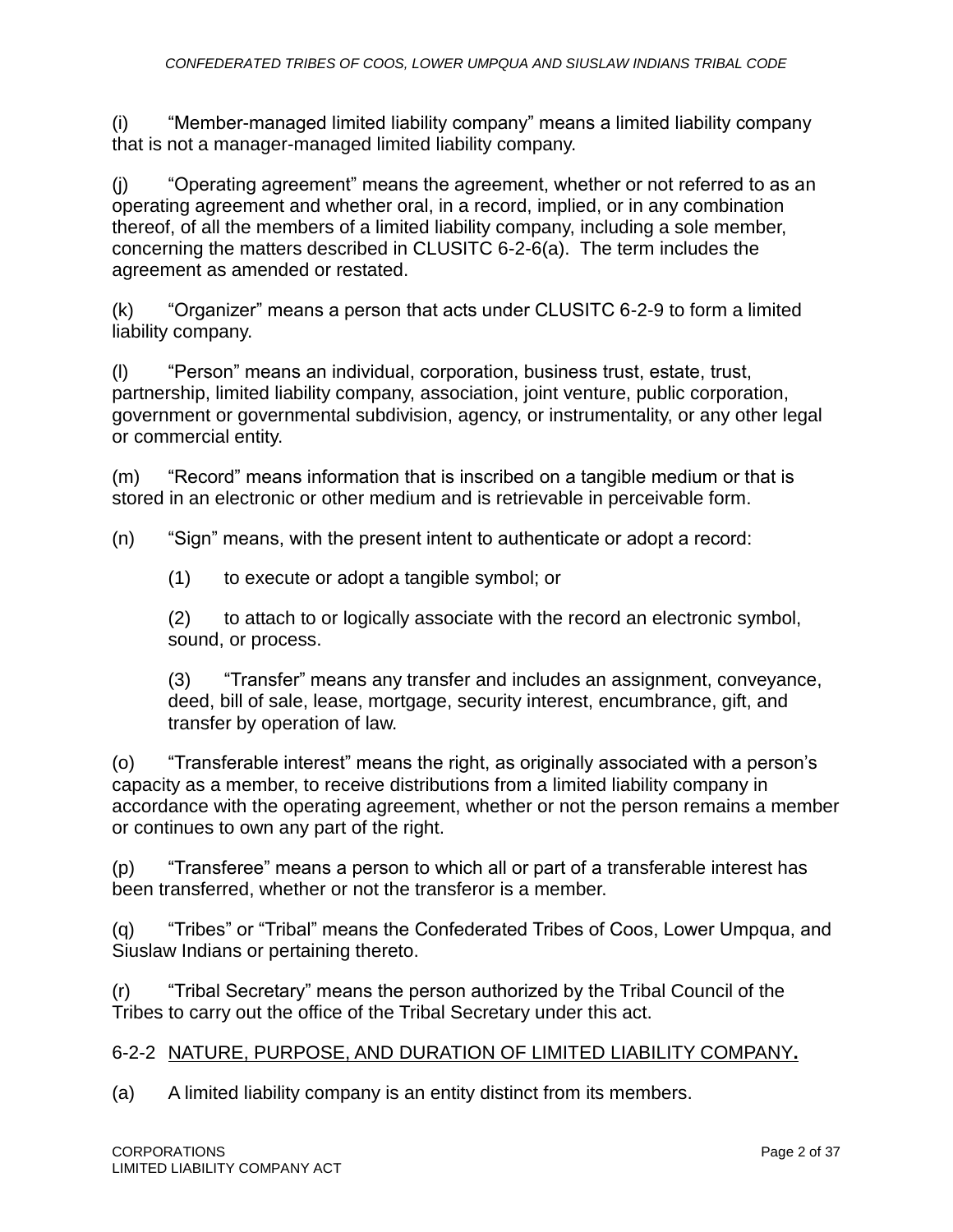- (b) A limited liability company may have any lawful purpose.
- (c) A limited liability company has perpetual duration.

### 6-2-3 POWERS**.**

A limited liability company has the capacity to sue and be sued in its own name and the power to do all things necessary or convenient to carry on its activities; provided that a limited liability company whose sole member or whose members all have sovereign immunity is subject to the same sovereign immunity as such member or members.

### 6-2-4 GOVERNING LAW**.**

Unless displaced by particular provisions of this act, the principles of law and equity of the Tribes supplement this act. The law of the Tribes governs this act, the internal affairs of a limited liability company, and the liability of a member as member and a manager as manager for the debts, obligations, or other liabilities of a limited liability company.

#### 6-2-5 NAME**.**

(a) The name of a limited liability company must contain the words "limited liability company" or "limited company" or the abbreviation "L.L.C.", "LLC", "L.C.", or "LC". "Limited" may be abbreviated as "Ltd.", and "company" may be abbreviated as "Co.".

(b) The name of a limited liability company must be distinguishable in the records of the Tribal Secretary from:

(1) the name of each person that is not an individual and that is incorporated, organized, or authorized to transact business in the Tribes;

(2) the limited liability company name stated in each certificate of organization that has not lapsed; and

(3) the name of the Tribes.

### 6-2-6 OPERATING AGREEMENT; SCOPE, FUNCTION, AND LIMITATIONS**.**

(a) To the extent the operating agreement does not otherwise provide for a matter described in this subsection (a), this act governs the matter. Except as otherwise provided in subsections (b) and (c), the operating agreement governs:

(1) relations among the members as members and between the members and the limited liability company;

- (2) the rights and duties under this act of a person in the capacity of manager;
- (3) the activities of the company and the conduct of those activities; and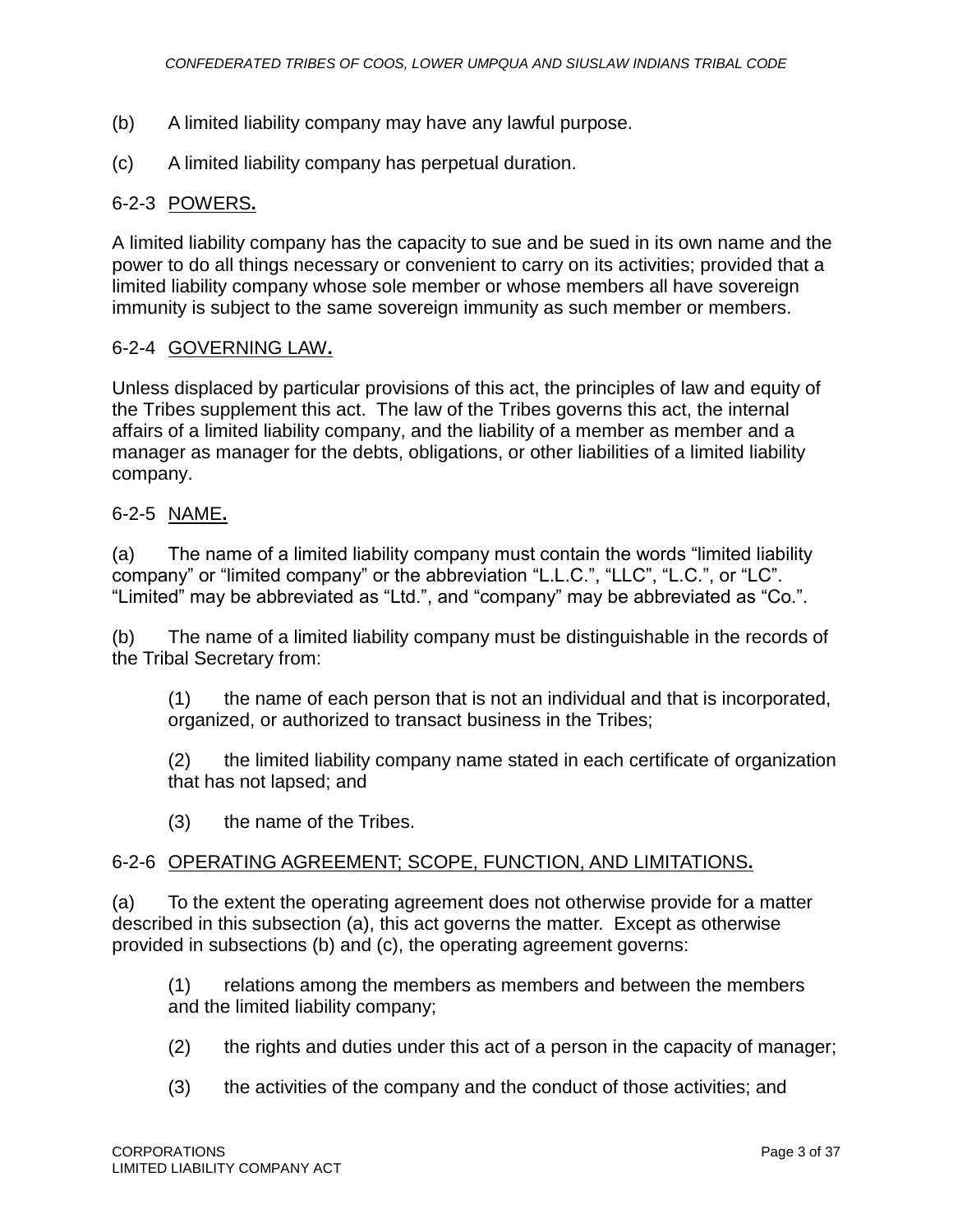(4) the means and conditions for amending the operating agreement.

(b) The operating agreement may vary from the terms of this act to the extent that the operating agreement governs under subsection (a) except that an operating agreement may not:

(1) vary a limited liability company's capacity under CLUSITC 6-2-3;

(2) vary the law applicable under CLUSITC 6-2-4;

(3) vary the power of the court under this act;

(4) subject to subsection (c), eliminate the duty of loyalty, the duty of care, or any other fiduciary duty;

(5) subject to subsection (c), eliminate the contractual obligation of good faith and fair dealing under CLUSITC 6-2-24(d);

(6) unreasonably restrict the duties and rights stated in CLUSITC 6-2-25;

(7) vary the requirement to wind up a limited liability company's business as specified in CLUSITC 6-2-32(a) and (b)(1);

(8) unreasonably restrict the right of a member to maintain an action under Article 8;

(9) restrict the right to approve a merger under Article 8 to a member that will have personal liability with respect to a surviving organization; or

(10) except as otherwise provided in CLUSITC 6-2-8(b), restrict the rights under this act of a person other than a member or manager.

# (c) If not manifestly unreasonable, the operating agreement may:

(1) restrict or eliminate the duty in CLUSITC 6-2-24(b) and (g);

(2) identify specific types or categories of activities that do not violate the duty of loyalty;

(3) alter the duty of care, except to authorize intentional misconduct or knowing violation of law;

(4) alter any other fiduciary duty, including eliminating particular aspects of that duty;

(5) prescribe the standards by which to measure the performance of the contractual obligation of good faith and fair dealing under CLUSITC 6-2-24(d);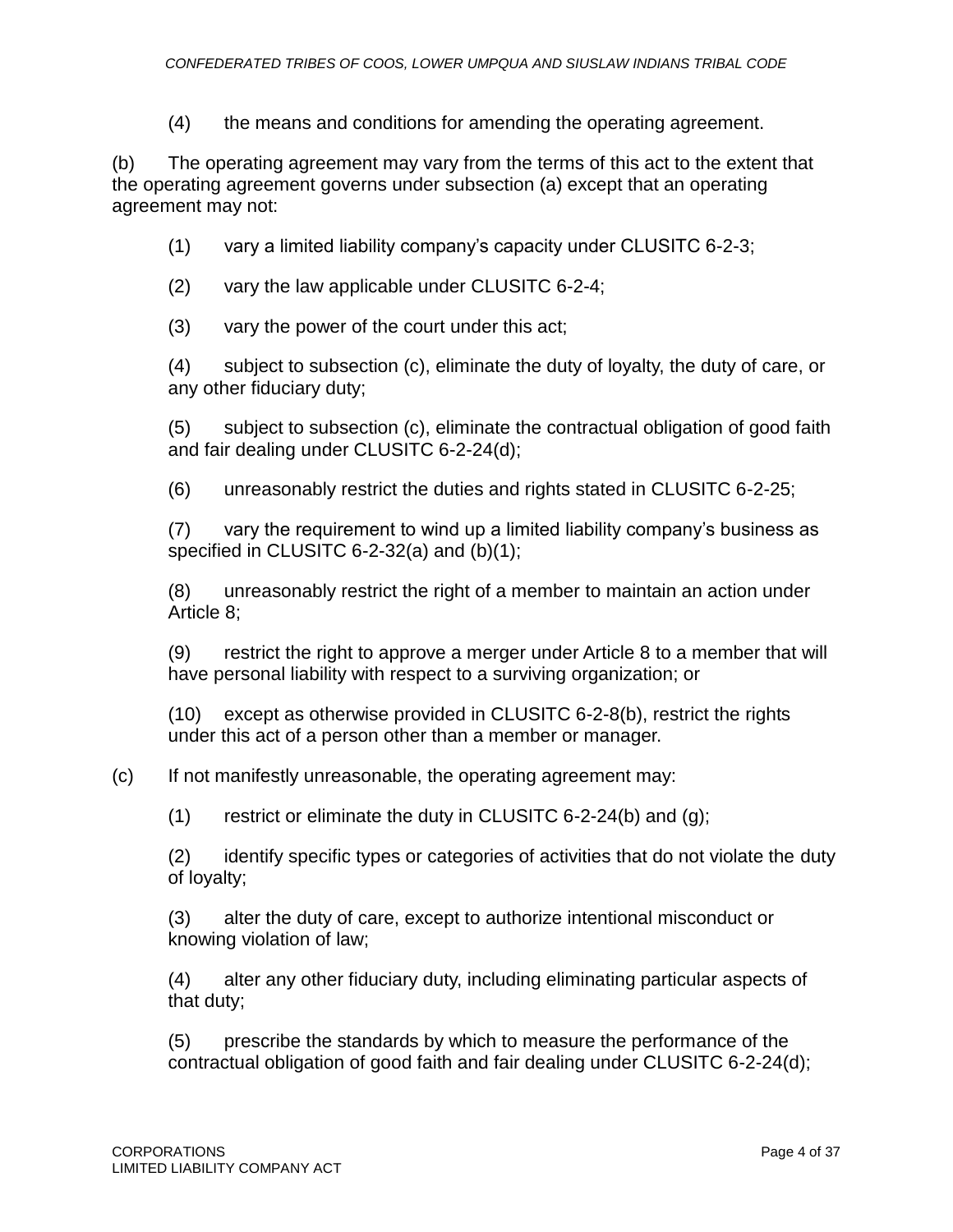(6) specify the method by which a specific act or transaction that would otherwise violate the duty of loyalty may be authorized or ratified by one or more disinterested and independent persons after full disclosure of all material facts;

(7) alter or eliminate the indemnification for a member or manager provided by CLUSITC 6-2-23(a) and may eliminate or limit a member or manager's liability to the limited liability company and members for money damages, except for:

(A) breach of the duty of loyalty;

(B) a financial benefit received by the member or manager to which the member or manager is not entitled;

- (C) intentional infliction of harm on the company or a member; or
- (D) an intentional violation of criminal law.

(d) A limited liability company is bound by and may enforce the operating agreement, whether or not the company has itself manifested assent to the operating agreement. A person that becomes a member of a limited liability company is deemed to assent to the operating agreement.

(e) The obligations of a limited liability company and its members to a person in the person's capacity as a transferee or dissociated member are governed by the operating agreement. An amendment to the operating agreement made after a person becomes a transferee or dissociated member is effective with regard to any debt, obligation, or other liability of the limited liability company or its members to the person in the person's capacity as a transferee or dissociated member.

(f) If a record that has been delivered by a limited liability company to the Tribal Secretary for filing and has become effective under this act contains a provision that would be ineffective under this act if contained in the operating agreement, the provision is likewise ineffective in the record.

(g) if a record that has been delivered by a limited liability company to the Tribal Secretary for filing and has become effective under this act conflicts with a provision of the operating agreement:

(1) the operating agreement prevails as to members, dissociated members, transferees, and managers; and

(2) the record prevails as to other persons to the extent they reasonably rely on the record.

# 6-2-7 OFFICE AND AGENT FOR SERVICE OF PROCESS**.**

(a) A limited liability company shall designate and continuously maintain within one hundred (100) miles from Coos Bay, Oregon: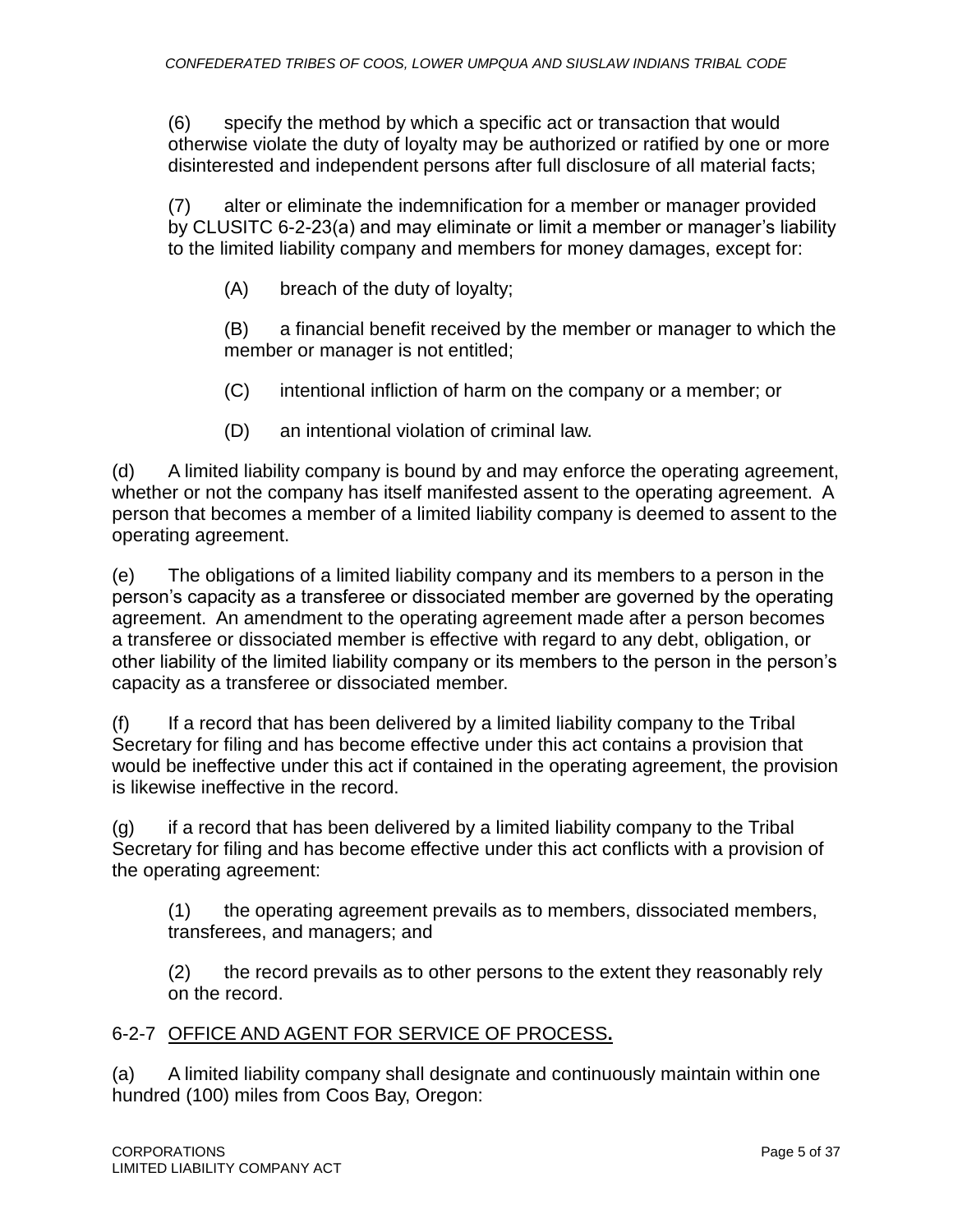- (1) an office; and
- (2) an agent for service of process.

(b) A limited liability company may change its designated office, its agent for service of process, or the address of its agent for service of process by delivering to the Tribal Secretary for filing a statement of change, effective when filed, containing:

(1) the name of the company;

(2) the street and mailing addresses of its current designated office;

(3) if the current designated office is to be changed, the street and mailing addresses of the new designated office;

(4) the name and street and mailing addresses of its current agent for service of process; and

(5) if the current agent for service of process or an address of the agent is to be changed, the new information.

(c) To resign as an agent for service of process of a limited liability company, the agent must deliver to the Tribal Secretary for filing a statement of resignation containing the company name and stating that the agent is resigning.

(d) The Tribal Secretary shall file a statement of resignation, effective 31 days after the Tribal Secretary files the statement of resignation, delivered under subsection (a) and mail or otherwise provide or deliver a copy to the designated office of the limited liability company.

(e) When a record designating a new agent for service of process is delivered to the Tribal Secretary for filing on behalf of the limited liability company and becomes effective, any prior designation terminates.

### 6-2-8 SERVICE OF PROCESS**.**

(a) An agent for service of process appointed by a limited liability company is an agent of the company for service of any process, notice, or demand required or permitted by law to be served on the company.

(b) If a limited liability company or does not appoint or maintain an agent for service of process or the agent for service of process cannot with reasonable diligence be found at the agent's street address, the Tribal Secretary is an agent of the company upon whom process, notice, or demand may be served.

(c) Service of any process, notice, or demand on the Tribal Secretary as agent for a limited liability company may be made by delivering to the Tribal Secretary duplicate copies of the process, notice, or demand. If a process, notice, or demand is served on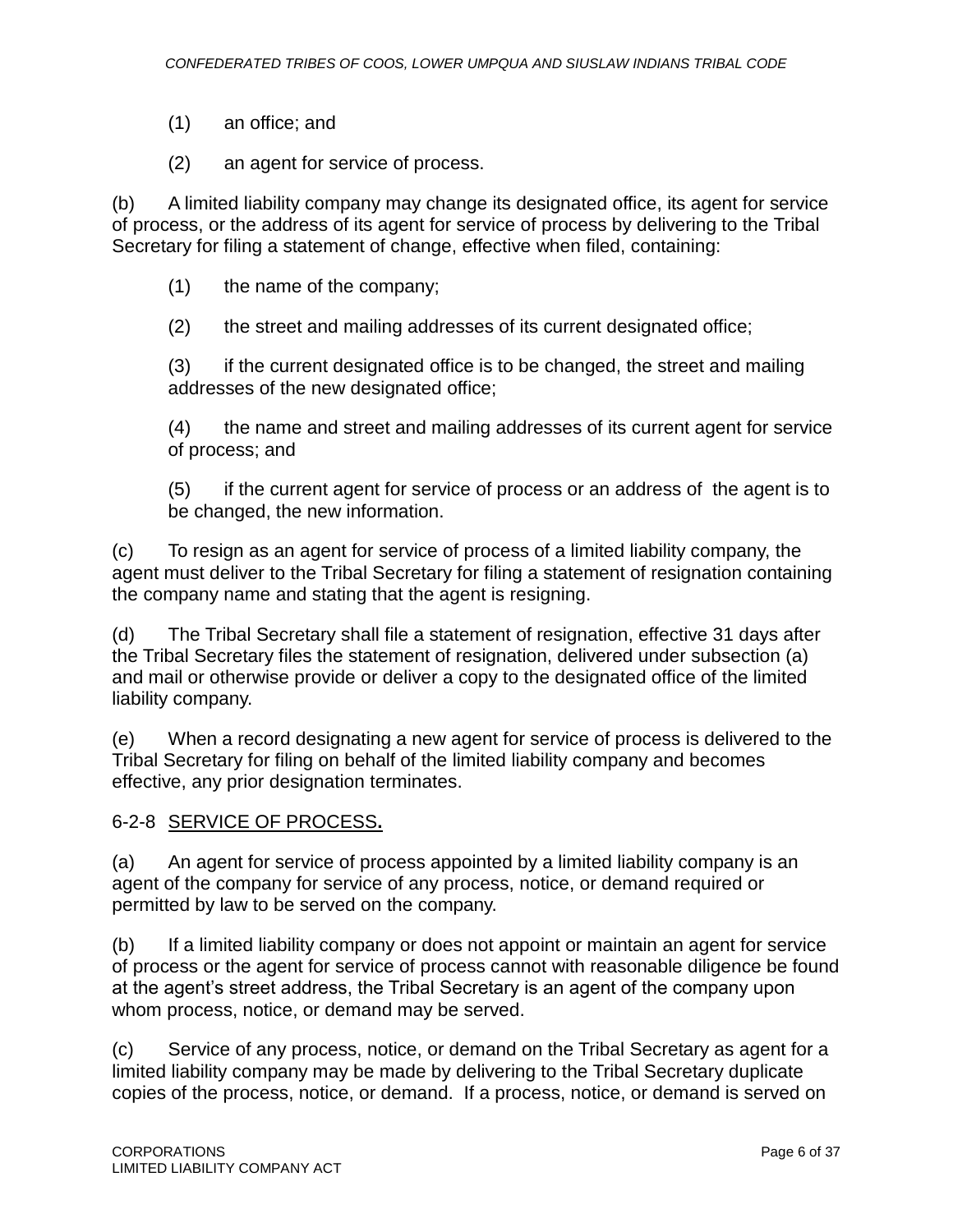the Tribal Secretary, the Tribal Secretary shall forward one of the copies by registered or certified mail, return receipt requested, to the company at its designated office.

(d) Service is effected under subsection (c) at the earliest of:

(1) the date the limited liability company receives the process, notice, or demand;

(2) the date shown on the return receipt, if signed on behalf of the company; or

(3) five days after the process, notice, or demand is deposited with the United States Postal Service, if correctly addressed and with sufficient postage.

(e) The Tribal Secretary shall keep a record of each process, notice, and demand served pursuant to this section and record the time of, and the action taken regarding, the service.

(f) This section does not affect the right to serve process, notice, or demand in any other manner provided by law.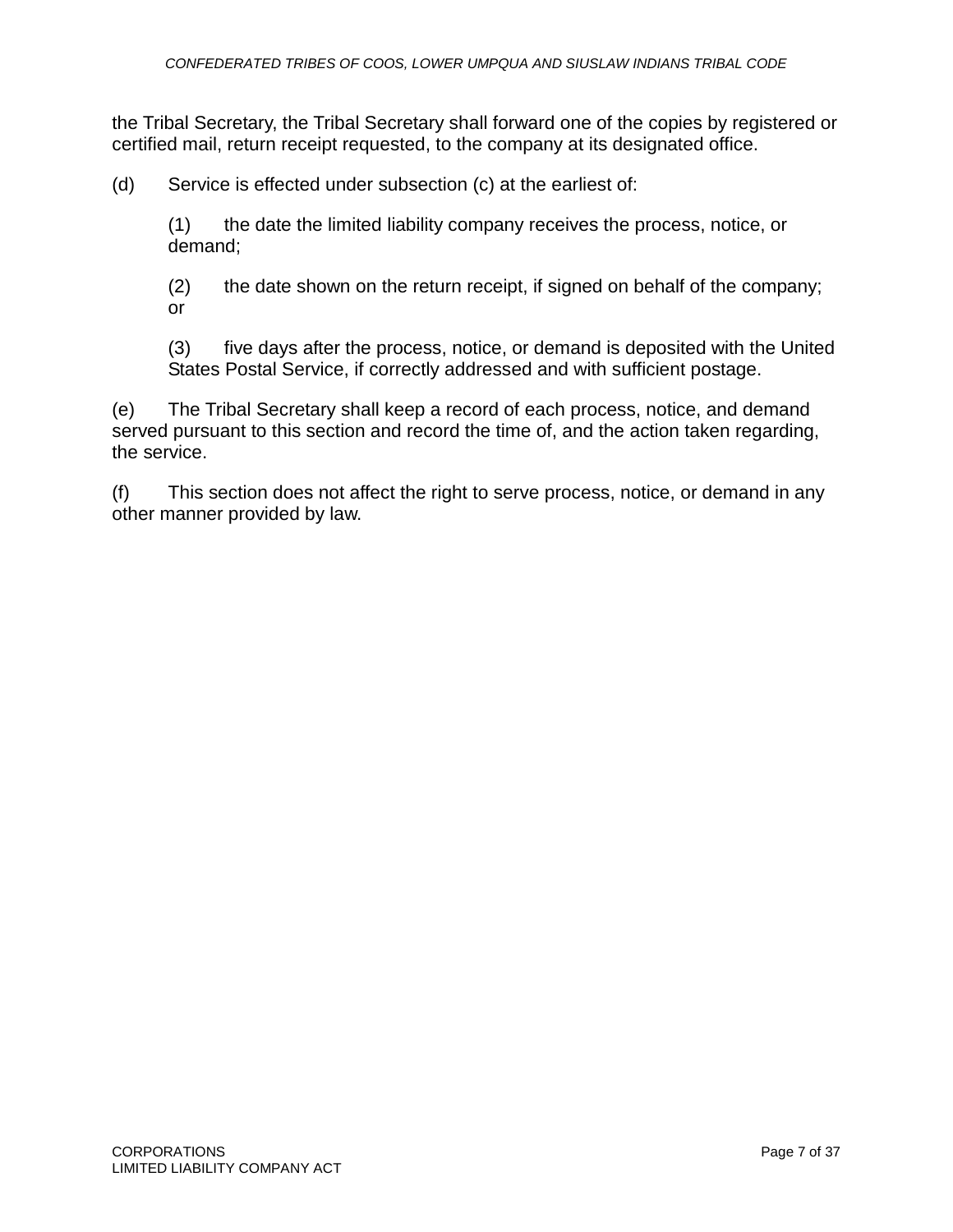## Article 2

### FORMATION; CERTIFICATE OF ORGANIZATION AND OTHER FILINGS

# 6-2-9 FORMATION OF LIMITED LIABILITY COMPANY; CERTIFICATE OF ORGANIZATION**.**

(a) One or more persons may act as organizers to form a limited liability company by signing and delivering to the Tribal Secretary for filing a certificate of organization. A limited liability company is formed when the Tribal Council has approved the certificate of organization and the Tribal Secretary has filed the certificate of organization.

(b) A certificate of organization must state:

(1) the name of the limited liability company, which must comply with Section 108;

(2) the street and mailing addresses of the initial designated office and the name and street and mailing addresses of the initial agent for service of process of the company; and

(3) (3) the names of the initial member or members and, if any, the initial manager or managers.

### 6-2-10AMENDMENT OF CERTIFICATE OF ORGANIZATION**.**

(a) A certificate of organization may be amended at any time.

(b) To amend its certificate of organization, a limited liability company must deliver to the Tribal Secretary for filing an amendment stating:

- (1) the name of the company;
- (2) the date of filing of its certificate of organization; and

(3) the changes the amendment makes to the certificate as most recently amended or restated.

(c) An amendment of a certificate of organization is effective when approved by the Tribal Council and filed by the Tribal Secretary.

(d) If a member of a member-managed limited liability company, or a manager of a manager-managed limited liability company, knows that any information in a filed certificate of organization was inaccurate when the certificate was filed or has become inaccurate owing to changed circumstances, the member or manager shall promptly cause the certificate to be amended.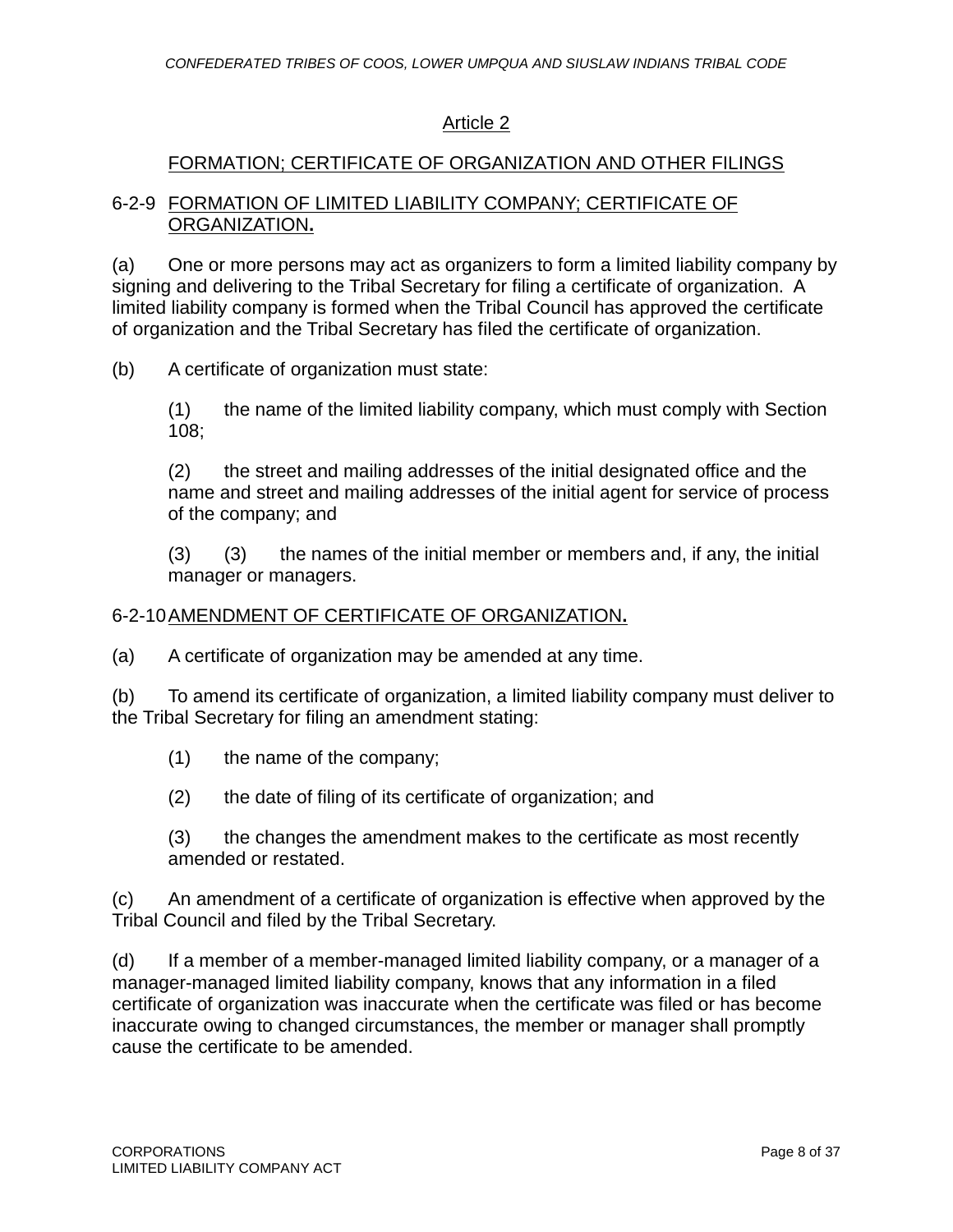# 6-2-11SIGNING OF RECORDS TO BE DELIVERED FOR FILING TO TRIBAL SECRETARY.

(a) A record delivered to the Tribal Secretary for filing pursuant to this act must be signed as follows:

(1) Except as otherwise provided in paragraphs (2) and (3), a record signed on behalf of a limited liability company must be signed by a person authorized by the company.

(2) A limited liability company's initial certificate of organization must be signed by at least one person acting as an organizer.

(3) A record filed on behalf of a dissolved limited liability company that has no members must be signed by the person winding up the company's activities.

(b) If a person required by this act to sign a record or deliver a record to the Tribal Secretary for filing under this act does not do so, any other person that is aggrieved may petition the Tribal Court to order:

- (1) the person to sign the record;
- (2) the person to deliver the record to the Tribal Secretary for filing; or
- (3) the Tribal Secretary to file the record unsigned.

(c) If a petitioner under subsection (b) is not the limited liability company to which the record pertains, the petitioner shall make the company a party to the action.

# 6-2-12DELIVERY TO AND FILING OF RECORDS BY TRIBAL SECRETRY; APPROVAL BY TRIBAL COUNCIL; EFFECTIVE TIME AND DATE**.**

(a) A record authorized or required to be delivered to the Tribal Secretary for filing under this act must be captioned to describe the record's purpose, be in a medium permitted by the Tribal Secretary, and be delivered to the Tribal Secretary. If the filing fees have been paid, unless the Tribal Secretary determines that a record does not comply with the filing requirements of this act, the Tribal Secretary shall present the record to the Tribal Council for approval or denial of the filing.

(b) The Tribal Council may in its sole discretion approve the filing or deny the filing. Upon the vote of the Tribal Council, the Tribal Secretary shall:

(1) for a statement of denial, send a copy of the filed statement and a receipt for the fees to the person on whose behalf the statement was delivered for filing and to the limited liability company; and

(2) for all other records, file the record and send a copy of the filed record and a receipt for the fees to the person on whose behalf the record was filed.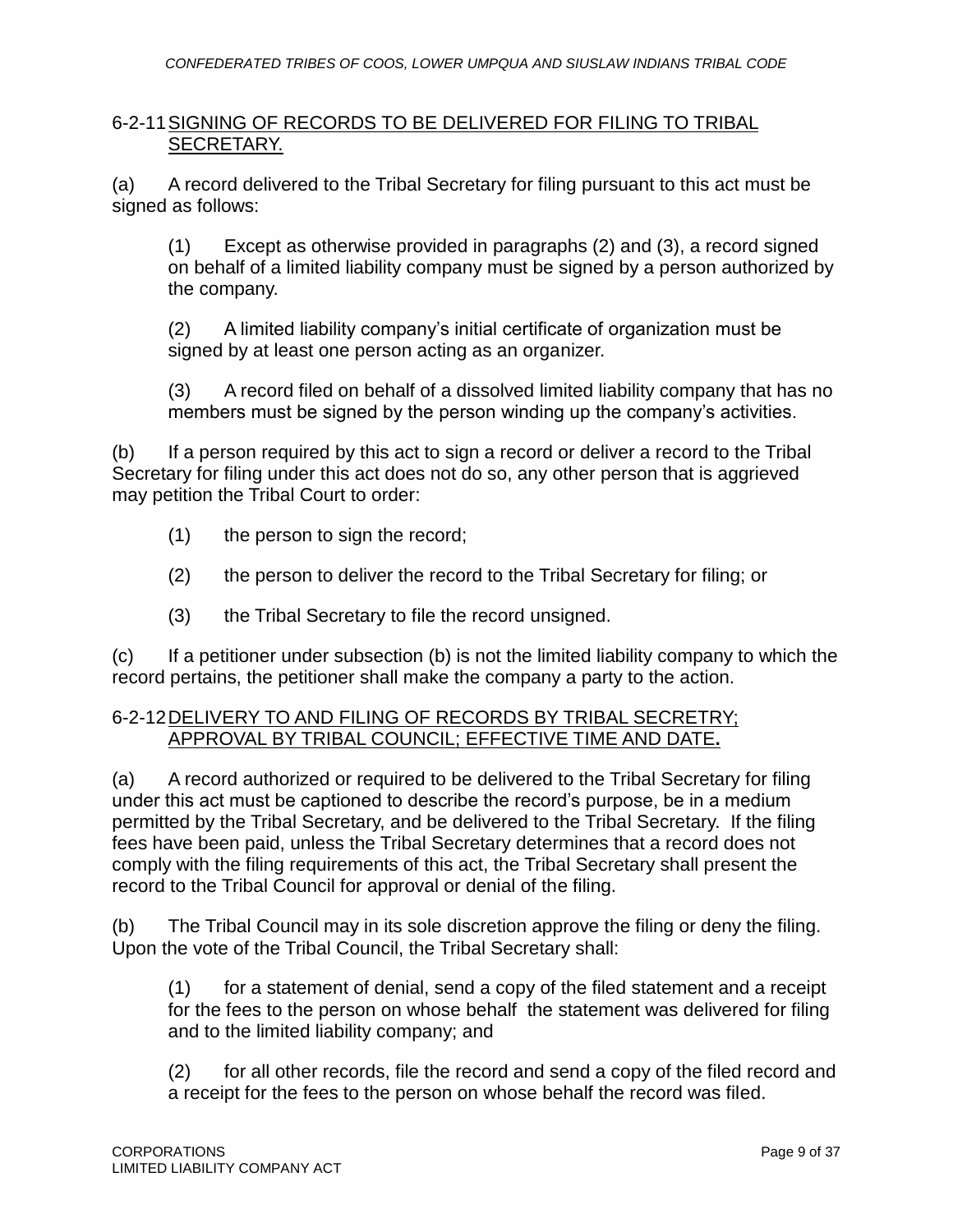(c) Upon request and payment of the requisite fee, the Tribal Secretary shall send to the requester a certified copy of a requested record.

(d) A record filed by the Tribal Secretary is effective after approval by the Tribal Council on the date and at the time the record is filed as evidenced by the Tribal Secretary's endorsement of the date and time on the record.

# 6-2-13CERTIFICATE OF EXISTENCE OR AUTHORIZATION**.**

(a) The Tribal Secretary, upon request and payment of the requisite fee, shall furnish to any person a certificate of existence for a limited liability company if the records filed with the Tribal Secretary show that the company has been formed under this act and the Tribal Secretary has not filed a statement of termination pertaining to the company. A certificate of existence shall state:

(1) the company's name;

(2) that the company was duly formed under the laws of the Tribes and the date of formation;

(3) whether the company's most recent annual report required by CLUSITC 6- 2-14 has been filed by the Tribal Secretary;

(4) whether the Tribal Secretary has administratively dissolved the company;

(5) whether the company has delivered to the Tribal Secretary for filing a statement of dissolution; and

(6) that a statement of termination has not been filed by the Tribal Secretary.

(b) Subject to any qualification stated in the certificate, a certificate of existence or certificate of authorization issued by the Tribal Secretary is conclusive evidence that the limited liability company is in existence is authorized to transact business by the Tribes.

# 6-2-14ANNUAL REPORT FOR TRIBAL SECRETARY.

(a) Each year, a limited liability company authorized to transact business under this act shall deliver to the Tribal Secretary for filing a report that states:

(1) the name of the company; and

(2) the street and mailing addresses of the company's designated office and the name and street and mailing addresses of its agent for service of process in this state.

(b) Information in an annual report under this section must be current as of the date the report is delivered to the Tribal Secretary for filing.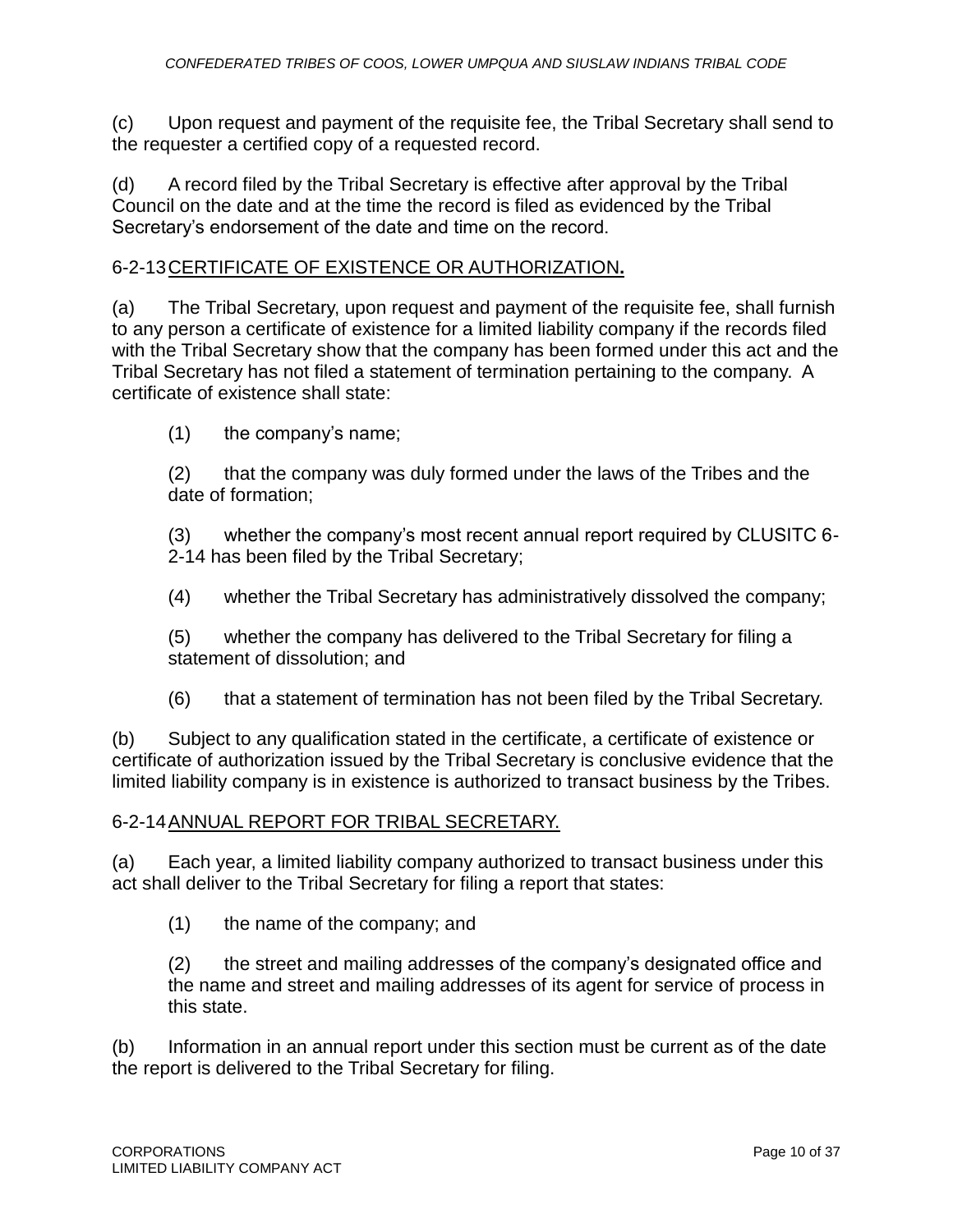(c) The first annual report under this section must be delivered to the Tribal Secretary between January 1 and April 1 of the year following the calendar year in which a limited liability company was formed. A report must be delivered to the Tribal Secretary between January 1 and April 1 of each subsequent calendar year.

(d) If an annual report under this section does not contain the information required in subsection (a), the Tribal Secretary shall promptly notify the reporting limited liability company and return the report to it for correction. If the report is corrected to contain the information required in subsection (a) and delivered to the Tribal Secretary within 30 days after the effective date of the notice, it is timely delivered.

(e) If an annual report under this section contains an address of a designated office or the name or address of an agent for service of process which differs from the information shown in the records of the Tribal Secretary immediately before the annual report becomes effective, the differing information in the annual report is considered an amendment under CLUSITC 6-2-10.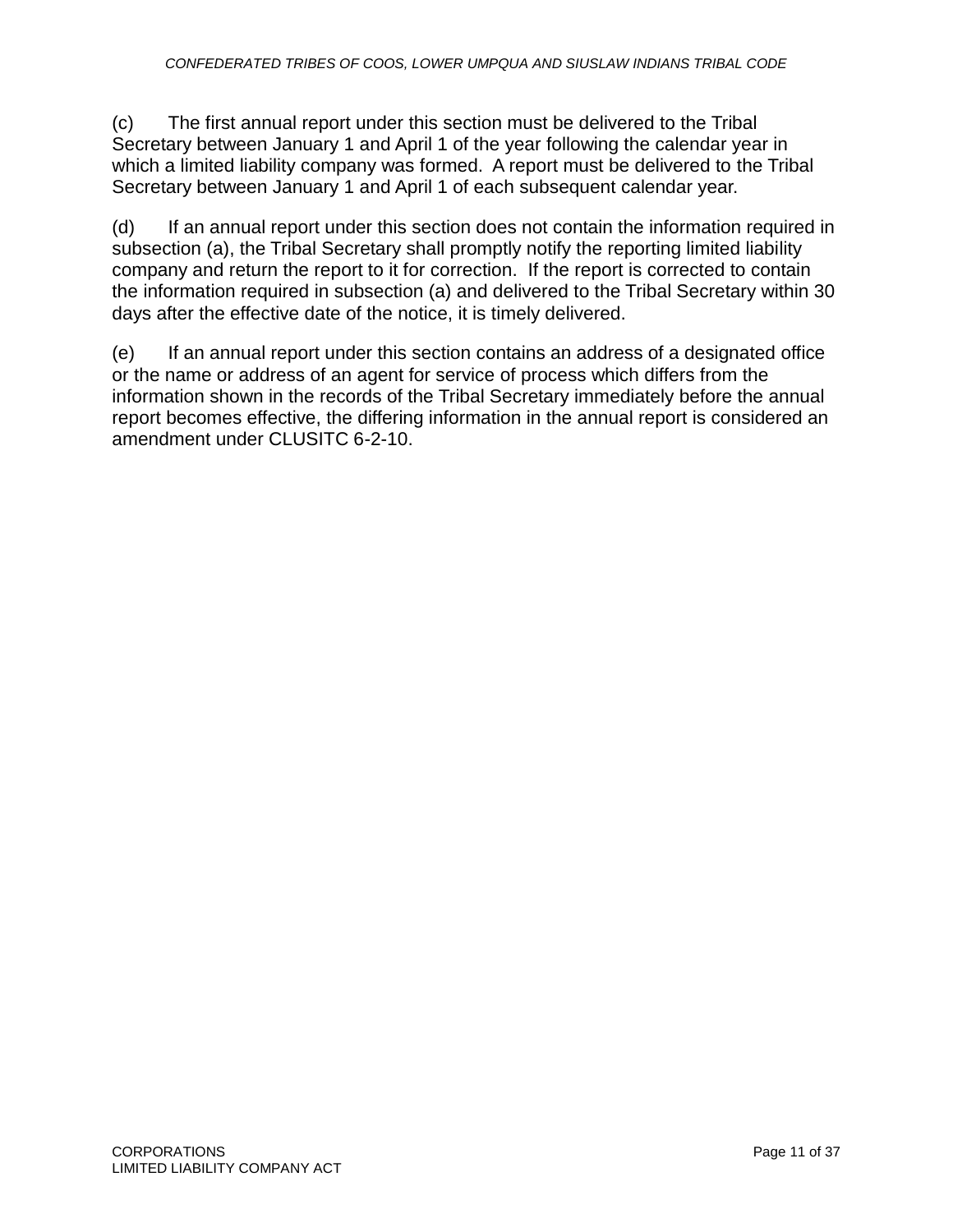### Article 3

# RELATIONS OF MEMBERS AND MANAGERS TO PERSONS DEALING WITH LIMITED LIABILITY COMPANY

### 6-2-15NO AGENCY POWER OF MEMBER AS MEMBER**.**

A member is not an agent of a limited liability company solely by reason of being a member.

#### 6-2-16LIABILITY OF MEMBERS AND MANAGERS**.**

(a) The debts, obligations, or other liabilities of a limited liability company, whether arising in contract, tort, or otherwise:

(1) are solely the debts, obligations, or other liabilities of the company; and

(2) do not become the debts, obligations, or other liabilities of a member or manager solely by reason of the member acting as a member or manager acting as a manager.

The failure of a limited liability company to observe any particular formalities relating to the exercise of its powers or management of its activities is not a ground for imposing liability on the members or managers for the debts, obligations, or other liabilities of the company.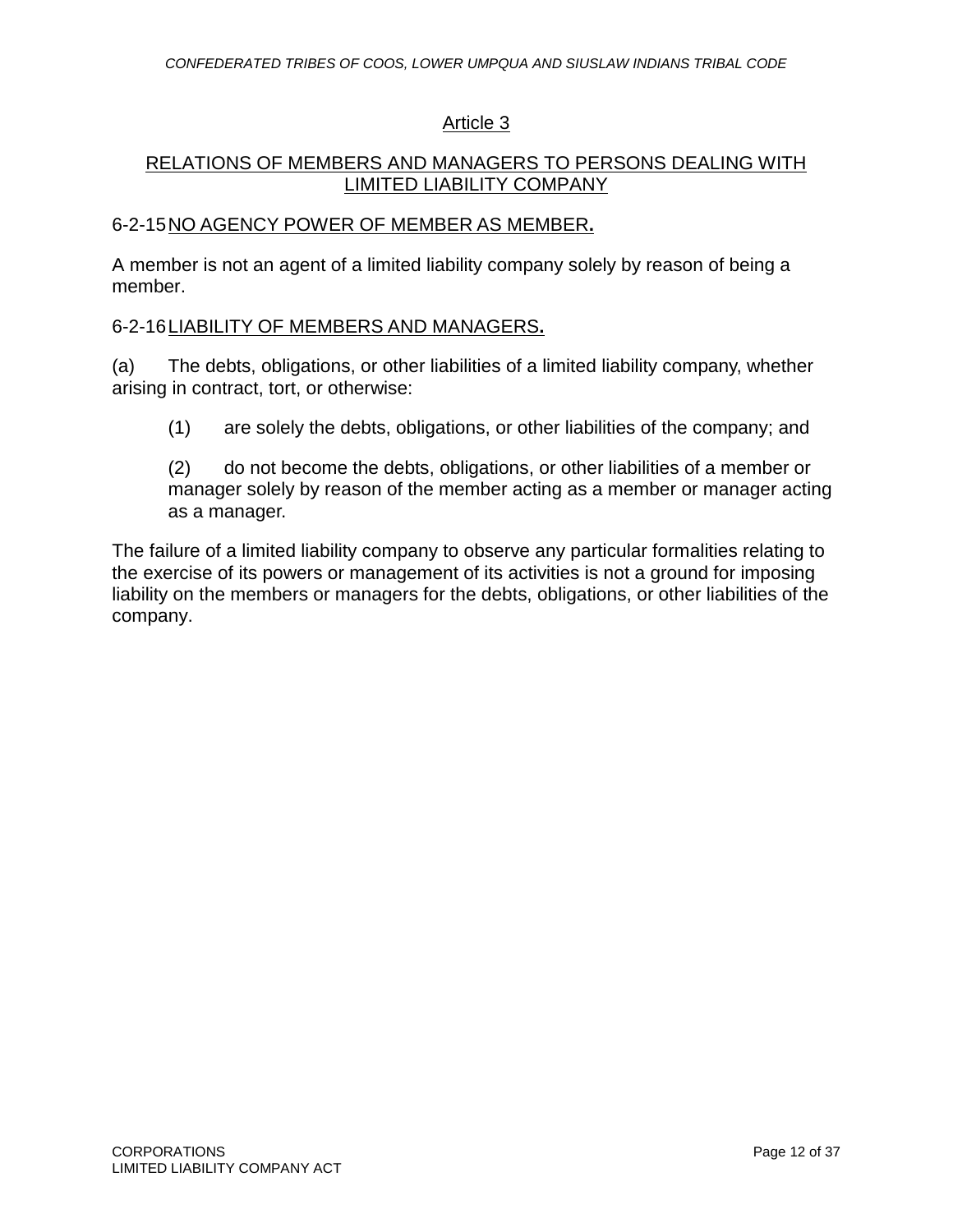# ARTICLE 4

# RELATIONS OF MEMBERS TO EACH OTHER AND TO LIMITED LIABILITY **COMPANY**

### 6-2-17BECOMING A MEMBER**.**

(a) The person or persons named in the certificate of formation as a member or members become members upon filing of the certificate of formation. The organizer need not be one of those persons. If different, the organizer acts on behalf of the initial member or members.

(b) After formation of a limited liability company, a person becomes a member:

- (1) as provided in the operating agreement;
- (2) as the result of a merger effective under Article 8;
- (3) with the consent of all the members; or

(4) if, within 90 consecutive days after the company ceases to have any members, the last person to have been a member, or the legal representative of that person, designates a person to become a member, and the designated person consents to become a member.

# 6-2-18LIABILITY FOR CONTRIBUTIONS.

(a) A person's obligation to make a contribution to a limited liability company is not excused by the person's death, disability, or other inability to perform personally. If a person does not make a required contribution, the person or the person's estate is obligated to contribute money equal to the value of the part of the contribution which has not been made, at the option of the company.

(b) A creditor of a limited liability company which extends credit or otherwise acts in reliance on an obligation described in subsection (a) may enforce the obligation.

### 6-2-19SHARING OF AND RIGHT TO DISTRIBUTIONS BEFORE DISSOLUTION.

(a) Any distributions made by a limited liability company before its dissolution and winding up must be in equal shares among members and dissociated members, except to the extent necessary to comply with any transfer effective under CLUSITC 6-2-26.

(b) A person has a right to a distribution before the dissolution and winding up of a limited liability company only if the company decides to make an interim distribution. A person's dissociation does not entitle the person to a distribution.

(c) A person does not have a right to demand or receive a distribution from a limited liability company in any form other than money. Except as otherwise provided in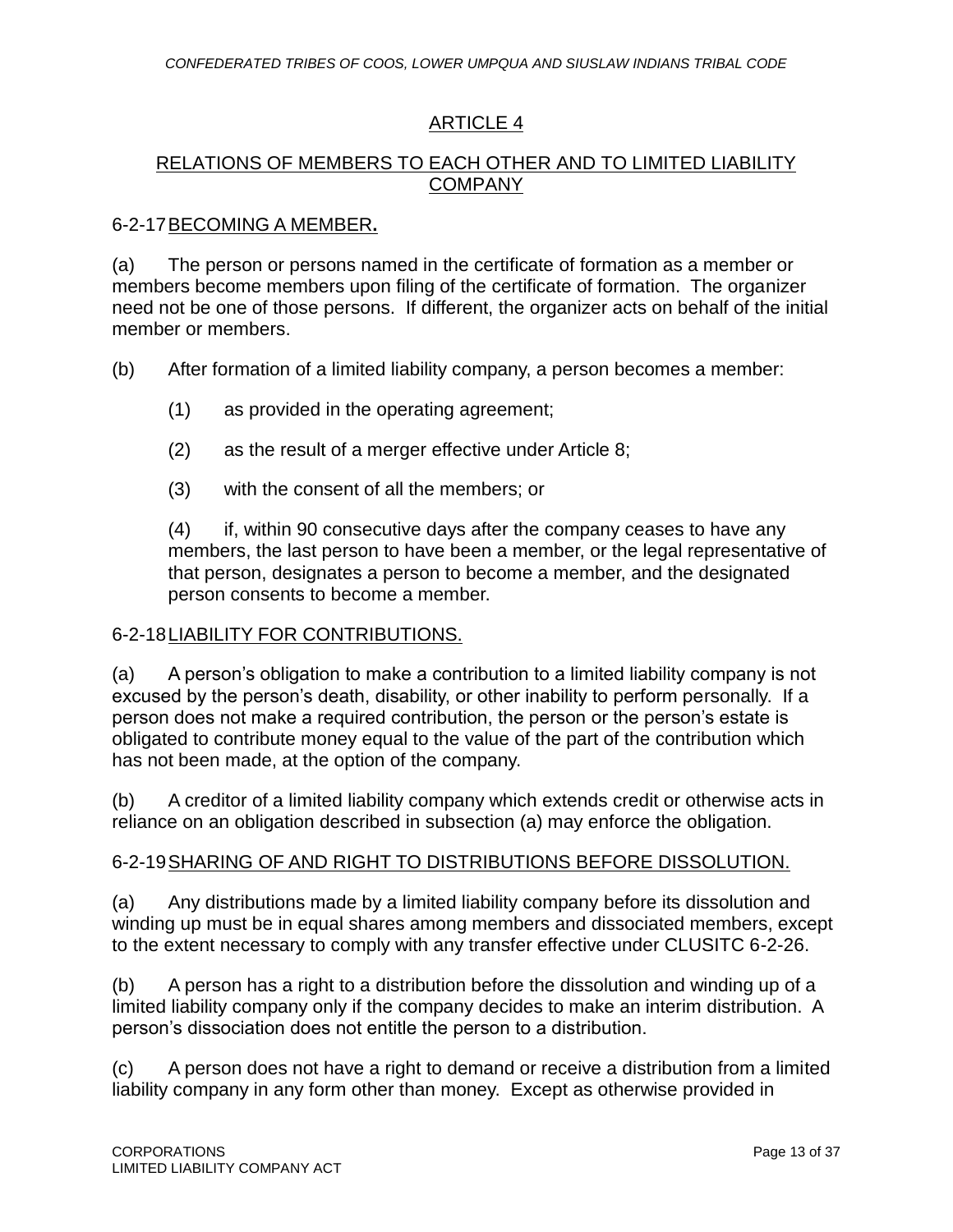CLUSITC 6-2-37, a limited liability company may distribute an asset in kind if each part of the asset is fungible with each other part and each person receives a percentage of the asset equal in value to the person's share of distributions.

(d) If a member or transferee becomes entitled to receive a distribution, the member or transferee has the status of, and is entitled to all remedies available to, a creditor of the limited liability company with respect to the distribution.

## 6-2-20LIMITATIONS ON DISTRIBUTION.

(a) A limited liability company may not make a distribution if after the distribution:

(1) the company would not be able to pay its debts as they become due in the ordinary course of the company's activities; or

(2) the company's total assets would be less than the sum of its total liabilities plus the amount that would be needed, if the company were to be dissolved, wound up, and terminated at the time of the distribution, to satisfy the preferential rights upon dissolution, winding up, and termination of members whose preferential rights are superior to those of persons receiving the distribution.

(b) A limited liability company may base a determination that a distribution is not prohibited under this subsection on financial statements prepared on the basis of accounting practices and principles that are reasonable in the circumstances or on a fair valuation or other method that is reasonable under the circumstances.

(c) A limited liability company's indebtedness, including indebtedness issued in connection with or as part of a distribution, is not a liability for purposes of subsection (a) if the terms of the indebtedness provide that payment of principal and interest are made only to the extent that a distribution could be made to members under this section.

(d) In subsection (a), "distribution" does not include amounts constituting reasonable compensation for present or past services or reasonable payments made in the ordinary course of business under a bona fide retirement plan or other benefits program.

# 6-2-21LIABILITY FOR IMPROPER DISTRIBUTIONS**.**

(a) Except as otherwise provided in subsection (b), if a member of a membermanaged limited liability company or manager of a manager-managed limited liability company consents to a distribution made in violation of CLUSITC 6-2-20 and in consenting to the distribution fails to comply with CLUSITC 6-2-24, the member or manager is personally liable to the company for the amount of the distribution that exceeds the amount that could have been distributed without the violation of CLUSTIC 6-2-20.

(b) To the extent the operating agreement of a member-managed limited liability company expressly relieves a member of the authority and responsibility to consent to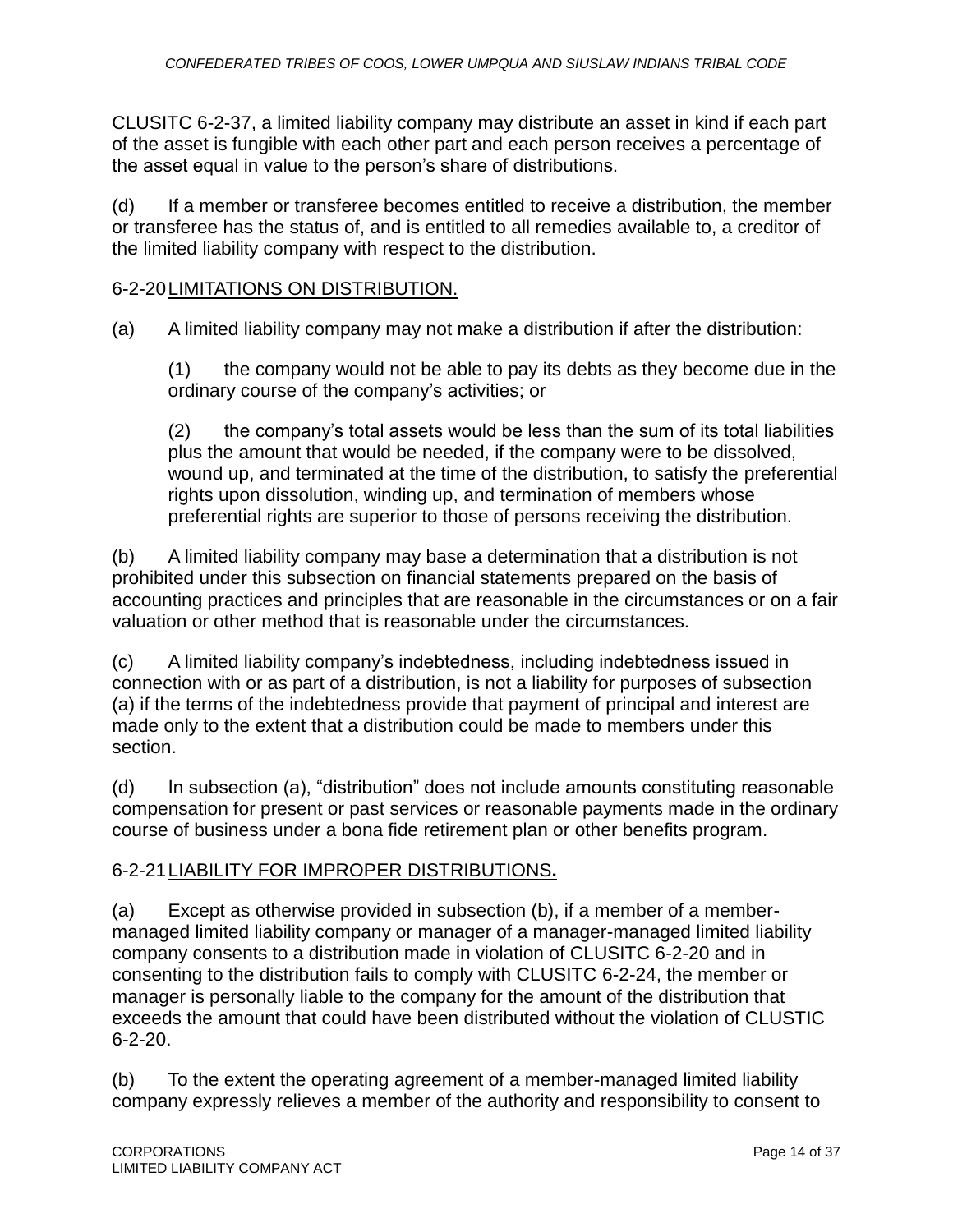distributions and imposes that authority and responsibility on one or more other members, the liability stated in subsection (a) applies to the other members and not the member that the operating agreement relieves of authority and responsibility.

(c) A person that receives a distribution knowing that the distribution to that person was made in violation of CLUSITC 6-2-20 is personally liable to the limited liability company but only to the extent that the distribution received by the person exceeded the amount that could have been properly paid under CLUSITC 6-2-20.

### 6-2-22MANAGEMENT OF LIMITED LIABILITY COMPANY.

(a) A limited liability company is a member-managed limited liability company unless the operating agreement expressly provides that:

- (1) the company is or will be "manager-managed";
- (2) the company is or will be "managed by managers"; or
- (3) management of the company is or will be "vested in managers"; or
- (4) includes words of similar import.
- (b) In a member-managed limited liability company, the following rules apply:

(1) The management and conduct of the company are vested in the members.

(2) Each member has equal rights in the management and conduct of the company's activities.

(3) A difference arising among members as to a matter in the ordinary course of the activities of the company may be decided by a majority of the members.

(4) An act outside the ordinary course of the activities of the company may be undertaken only with the consent of all members.

(5) The operating agreement may be amended only with the consent of all members.

### (c) In a manager-managed limited liability company, the following rules apply:

(1) Except as otherwise expressly provided in this act, any matter relating to the activities of the company is decided exclusively by the managers.

(2) Each manager has equal rights in the management and conduct of the activities of the company.

(3) A difference arising among managers as to a matter in the ordinary course of the activities of the company may be decided by a majority of the managers.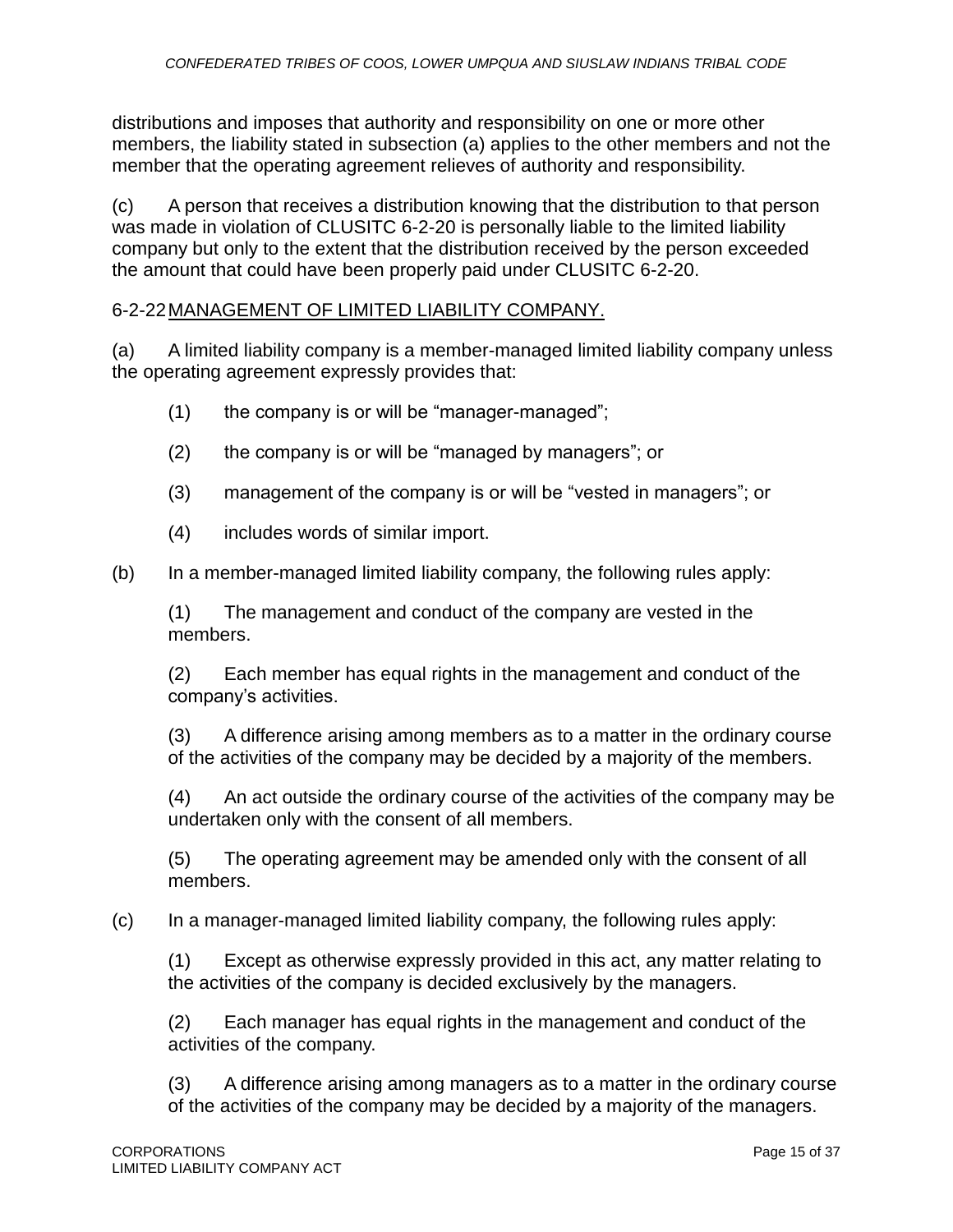(4) The consent of all members is required to:

(A) sell, lease, exchange, or otherwise dispose of all, or substantially all, of the company's property, with or without the good will, outside the ordinary course of the company's activities;

(B) approve a merger under Article 8;

(C) undertake any other act outside the ordinary course of the company's activities; and

(D) amend the operating agreement.

(5) A manager may be chosen at any time by the consent of a majority of the members and remains a manager until a successor has been chosen, unless the manager at an earlier time resigns, is removed, or dies, or, in the case of a manager that is not an individual, terminates. A manager may be removed at any time by the consent of a majority of the members without notice or cause.

(6) A person need not be a member to be a manager, but the dissociation of a member that is also a manager removes the person as a manager. If a person that is both a manager and a member ceases to be a manager, that cessation does not by itself dissociate the person as a member.

(7) A person's ceasing to be a manager does not discharge any debt, obligation, or other liability to the limited liability company or members which the person incurred while a manager.

(d) An action requiring the consent of members under this act may be taken without a meeting, and a member may appoint a proxy or other agent to consent or otherwise act for the member by signing an appointing record, personally or by the member's agent.

(e) The dissolution of a limited liability company does not affect the applicability of this section. However, a person that wrongfully causes dissolution of the company loses the right to participate in management as a member and a manager.

(f) This act does not entitle a member to remuneration for services performed for a member-managed limited liability company, except for reasonable compensation for services rendered in winding up the activities of the company.

# 6-2-23INDEMNIFICATION AND INSURANCE.

(a) A limited liability company shall reimburse for any payment made and indemnify for any debt, obligation, or other liability incurred by a member of a member-managed company or the manager of a manager-managed company in the course of the member's or manager's activities on behalf of the company, if, in making the payment or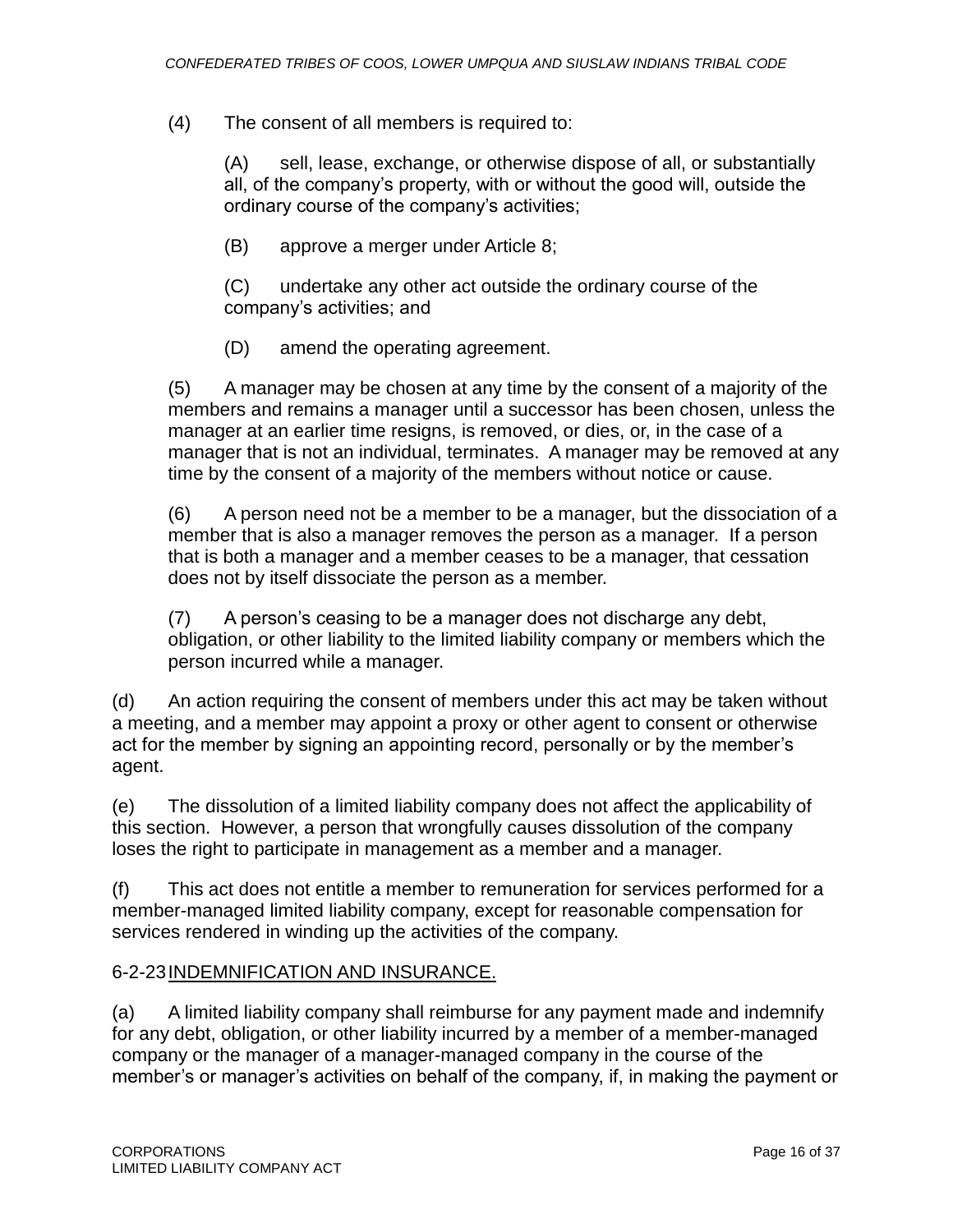incurring the debt, obligation, or other liability, the member or manager complied with the duties stated in Sections 405 and 409.

(b) A limited liability company may purchase and maintain insurance on behalf of a member or manager of the company against liability asserted against or incurred by the member or manager in that capacity or arising from that status even if, under Section 110(g), the operating agreement could not eliminate or limit the person's liability to the company for the conduct giving rise to the liability.

# 6-2-24STANDARDS OF CONDUCT FOR MEMBERS AND MANAGERS.

(a) A member of a member-managed limited liability company owes to the company and the other members the fiduciary duties of loyalty and care stated in subsections (b) and (c).

(b) The duty of loyalty of a member in a member-managed limited liability company includes the duties:

(1) to account to the company and to hold as trustee for it any property, profit, or benefit derived by the member:

- (A) in the conduct or winding up of the company's activities;
- (B) from a use by the member of the company's property; or
- (C) from the appropriation of a limited liability company opportunity;

(2) to refrain from dealing with the company in the conduct or winding up of the company's activities as or on behalf of a person having an interest adverse to the company; and

(3) to refrain from competing with the company in the conduct of the company's activities before the dissolution of the company.

(c) Subject to the business judgment rule, the duty of care of a member of a member-managed limited liability company in the conduct and winding up of the company's activities is to act with the care that a person in a like position would reasonably exercise under similar circumstances and in a manner the member reasonably believes to be in the best interests of the company. In discharging this duty, a member may rely in good faith upon opinions, reports, statements, or other information provided by another person that the member reasonably believes is a competent and reliable source for the information.

(d) A member in a member-managed limited liability company or a managermanaged limited liability company shall discharge the duties under this act or under the operating agreement and exercise any rights consistently with the contractual obligation of good faith and fair dealing.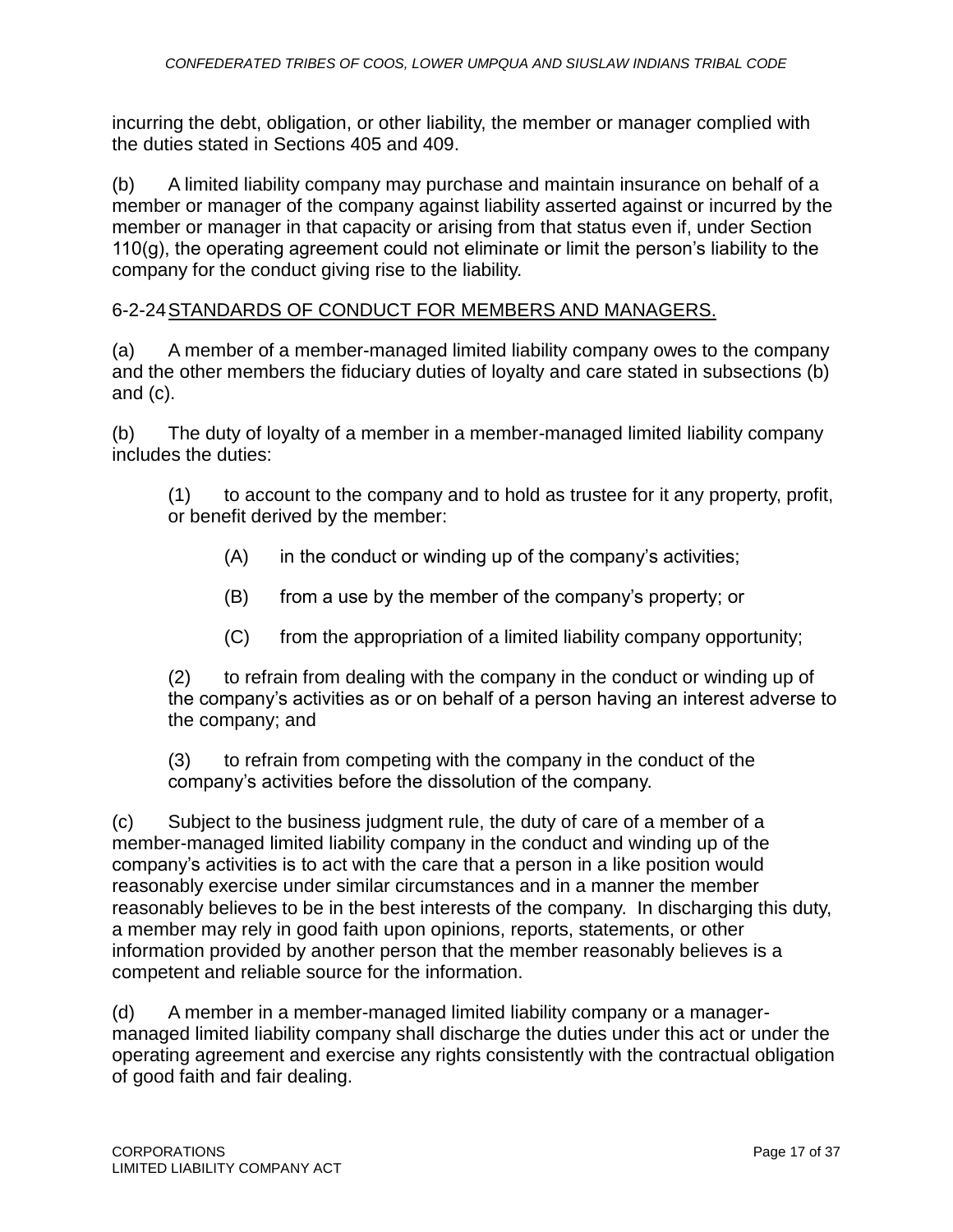(e) It is a defense to a claim under subsection  $(b)(2)$  and any comparable claim in equity or at common law that the transaction was fair to the limited liability company.

(f) All of the members of a member-managed limited liability company or a manager-managed limited liability company may authorize or ratify, after full disclosure of all material facts, a specific act or transaction that otherwise would violate the duty of loyalty.

(g) In a manager-managed limited liability company, the following rules apply:

(1) Subsections (a), (b), (c), and (e) apply to the manager or managers and not the members.

(2) The duty stated under subsection (b)(3) continues until winding up is completed.

(3) Subsection (d) applies to the members and managers.

(4) Subsection (f) applies only to the members.

(5) A member does not have any fiduciary duty to the company or to any other member solely by reason of being a member.

# 6-2-25RIGHT OF MEMBERS, MANAGERS, AND DISSOCIATED MEMBERS TO INFORMATION.

(a) In a member-managed limited liability company, the following rules apply:

(1) On reasonable notice, a member may inspect and copy during regular business hours, at a reasonable location specified by the company, any record maintained by the company regarding the company's activities, financial condition, and other circumstances, to the extent the information is material to the member's rights and duties under the operating agreement or this act.

(2) The company shall furnish to each member:

(A) without demand, any information concerning the company's activities, financial condition, and other circumstances which the company knows and is material to the proper exercise of the member's rights and duties under the operating agreement or this act, except to the extent the company can establish that it reasonably believes the member already knows the information; and

(B) on demand, any other information concerning the company's activities, financial condition, and other circumstances, except to the extent the demand or information demanded is unreasonable or otherwise improper under the circumstances.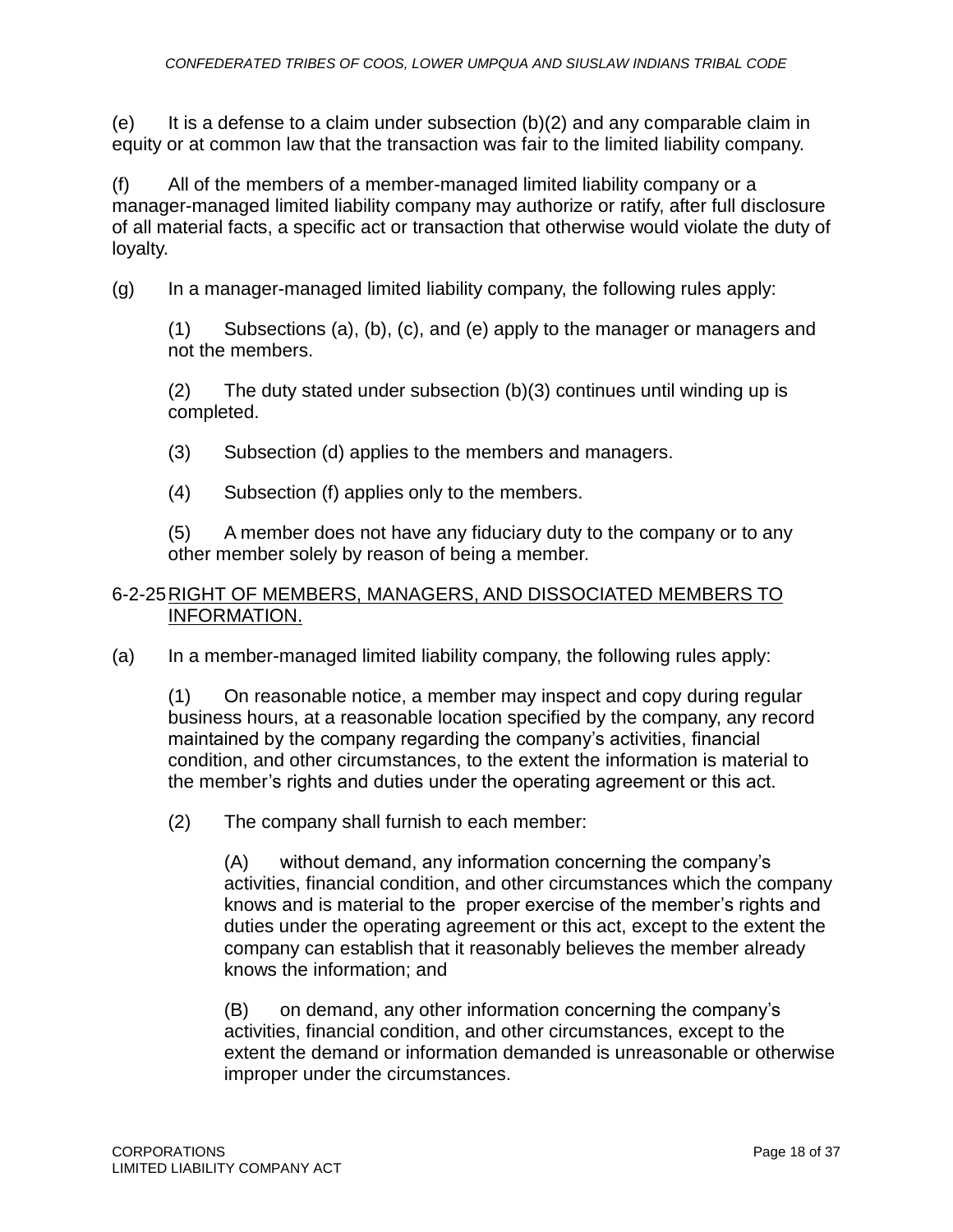(3) The duty to furnish information under paragraph (2) also applies to each member to the extent the member knows any of the information described in paragraph (2).

(b) In a manager-managed limited liability company, the following rules apply:

(1) The informational rights stated in subsection (a) and the duty stated in subsection (a)(3) apply to the managers and not the members.

(2) During regular business hours and at a reasonable location specified by the company, a member may obtain from the company and inspect and copy full information regarding the activities, financial condition, and other circumstances of the company as is just and reasonable if:

(A) the member seeks the information for a purpose material to the member's interest as a member;

(B) the member makes a demand in a record received by the company, describing with reasonable particularity the information sought and the purpose for seeking the information; and

(C) the information sought is directly connected to the member's purpose.

(3) Within 10 days after receiving a demand pursuant to subsection (2)(B), the company shall in a record inform the member that made the demand:

(A) of the information that the company will provide in response to the demand and when and where the company will provide the information; and

(B) if the company declines to provide any demanded information, the company's reasons for declining.

(4) Whenever this act or an operating agreement provides for a member to give or withhold consent to a matter, before the consent is given or withheld, the company shall, without demand, provide the member with all information that is known to the company and is material to the member's decision.

(c) On 10 days' demand made in a record received by a limited liability company, a dissociated member may have access to information to which the person was entitled while a member if the information pertains to the period during which the person was a member, the person seeks the information in good faith, and the person satisfies the requirements imposed on a member by subsection (b)(2). The company shall respond to a demand made pursuant to this subsection in the manner provided in subsection  $(b)(3)$ .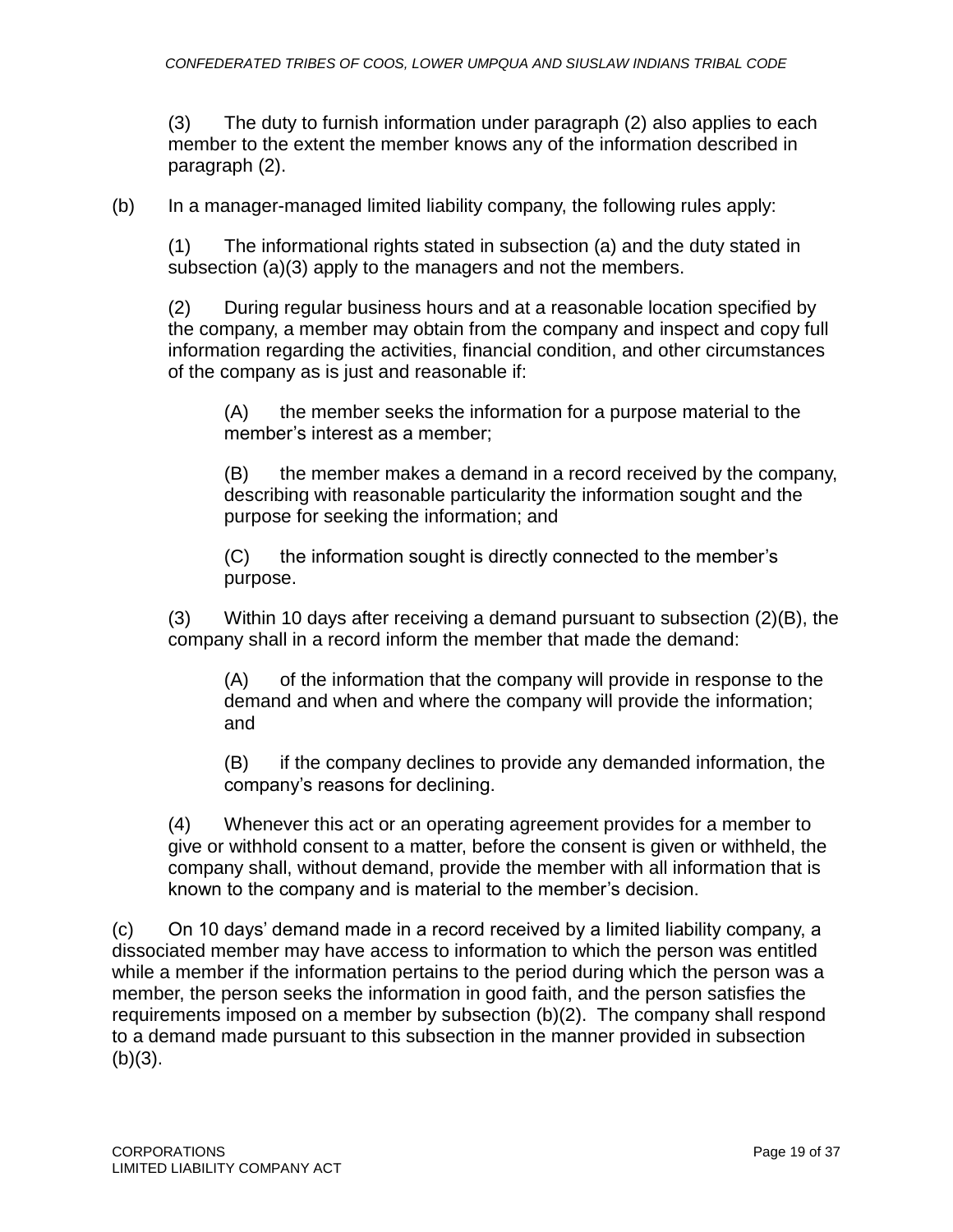(d) A limited liability company may charge a person that makes a demand under this section the reasonable costs of copying, limited to the costs of labor and material.

(e) A member or dissociated member may exercise rights under this section through an agent or, in the case of an individual under legal disability, a legal representative. Any restriction or condition imposed by the operating agreement or under subsection (g) applies both to the agent or legal representative and the member or dissociated member.

(f) The rights under this section do not extend to a person as transferee.

(g) In addition to any restriction or condition stated in its operating agreement, a limited liability company, as a matter within the ordinary course of its activities, may impose reasonable restrictions and conditions on access to and use of information to be furnished under this section, including designating information confidential and imposing nondisclosure and safeguarding obligations on the recipient. In a dispute concerning the reasonableness of a restriction under this subsection, the company has the burden of proving reasonableness.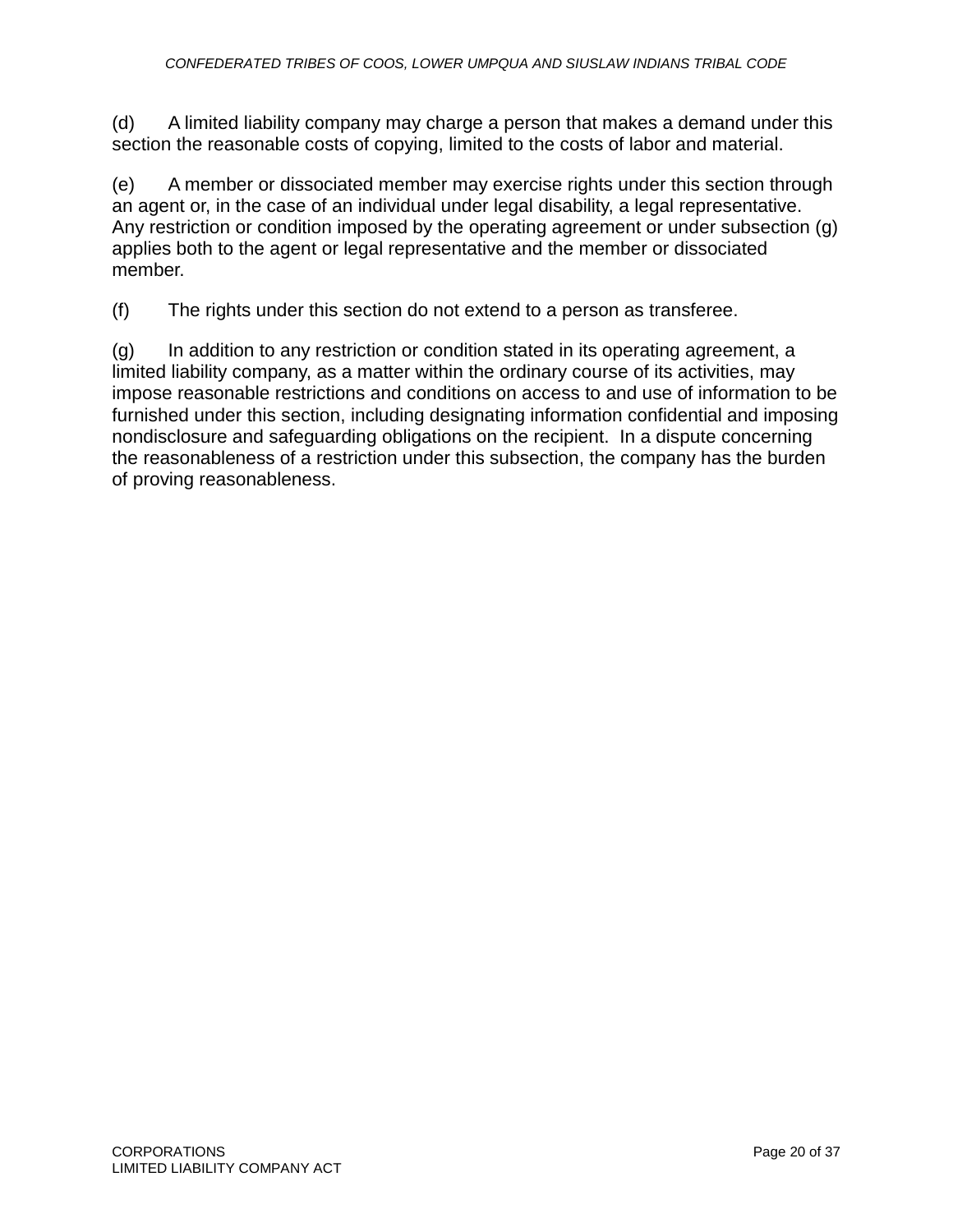# ARTICLE 5

# TRANSFERABLE INTERESTS AND RIGHTS OF TRANSFEREES AND CREDITORS

# 6-2-26TRANSFERABLE INTERESTS.

(a) A transfer, in whole or in part, of a transferable interest:

(1) is permissible;

(2) does not by itself cause a member's dissociation or a dissolution and winding up of the limited liability company's activities; and

(3) subject to CLUSITC 6-2-27, does not entitle the transferee to:

(A) participate in the management or conduct of the company's activities; or

(B) except as otherwise provided in subsection (c), have access to records or other information concerning the company's activities.

(b) A transferee has the right to receive, in accordance with the transfer, distributions to which the transferor would otherwise be entitled.

(c) In a dissolution and winding up of a limited liability company, a transferee is entitled to an account of the company's transactions only from the date of dissolution.

(d) A transferable interest may be evidenced by a certificate of the interest issued by the limited liability company in a record, and, subject to this section, the interest represented by the certificate may be transferred by a transfer of the certificate.

(e) A limited liability company need not give effect to a transferee's rights under this section until the company has notice of the transfer.

(f) A transfer of a transferable interest in violation of a restriction on transfer contained in the operating agreement is ineffective as to a person having notice of the restriction at the time of transfer.

(g) Except as otherwise provided in CLUSITC 6-2-29(4)(B), when a member transfers a transferable interest, the transferor retains the rights of a member other than the interest in distributions transferred and retains all duties and obligations of a member.

(h) When a member transfers a transferable interest to a person that becomes a member with respect to the transferred interest, the transferee is liable for the member's obligations under CLUSITC 6-2-18 and CLUSITC 6-2-21(c) known to the transferee or of which the transferee should have known when the transferee becomes a member.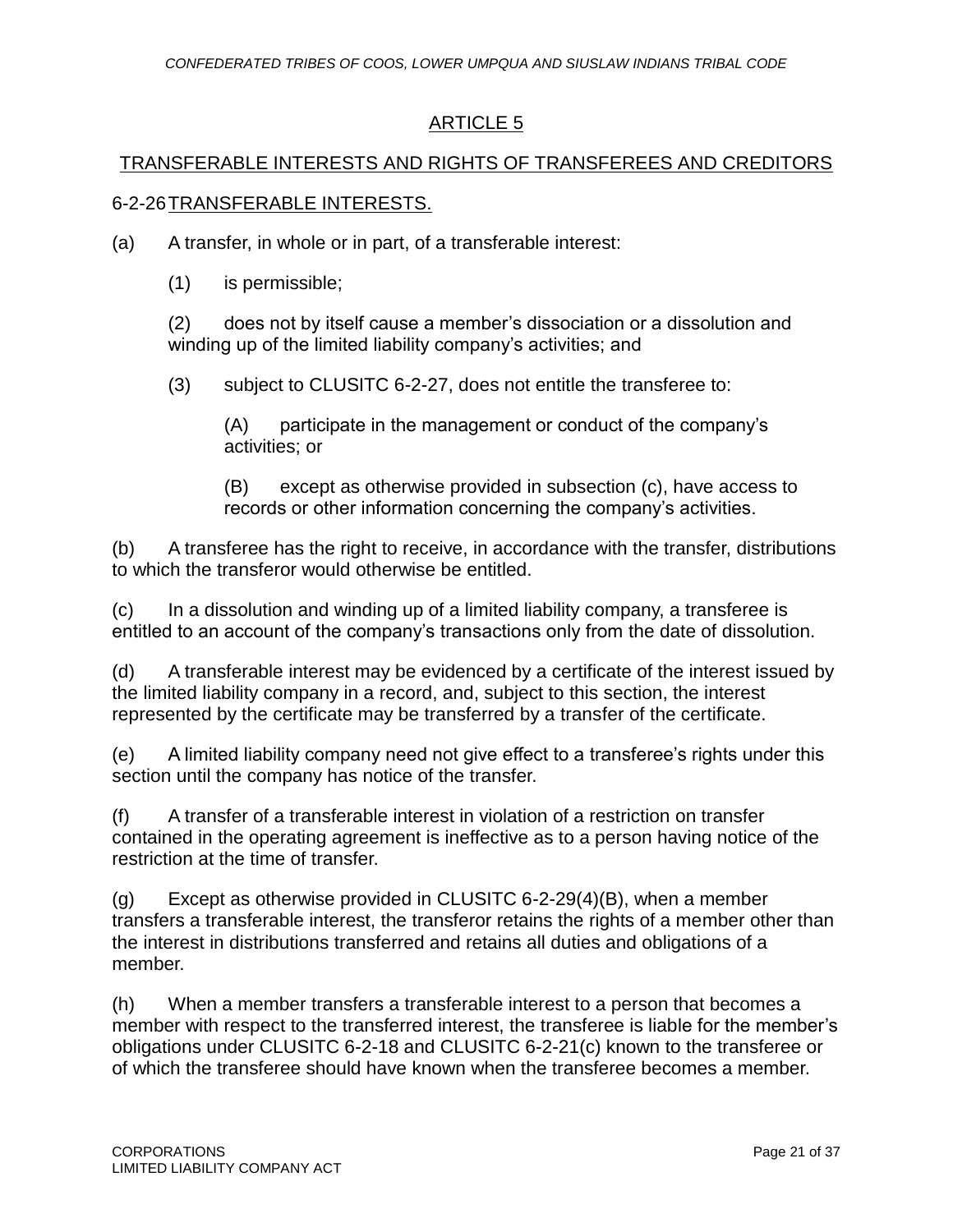# 6-2-27POWER OF PERSONAL REPRESENTATIVE OF DECEASED MEMBER.

If a member dies, the deceased member's personal representative or other legal representative may exercise the rights of a transferee provided in CLUSITC 6-2-26(c) and, for the purposes of settling the estate, the rights of a current member under CLUSITC 6-2-25.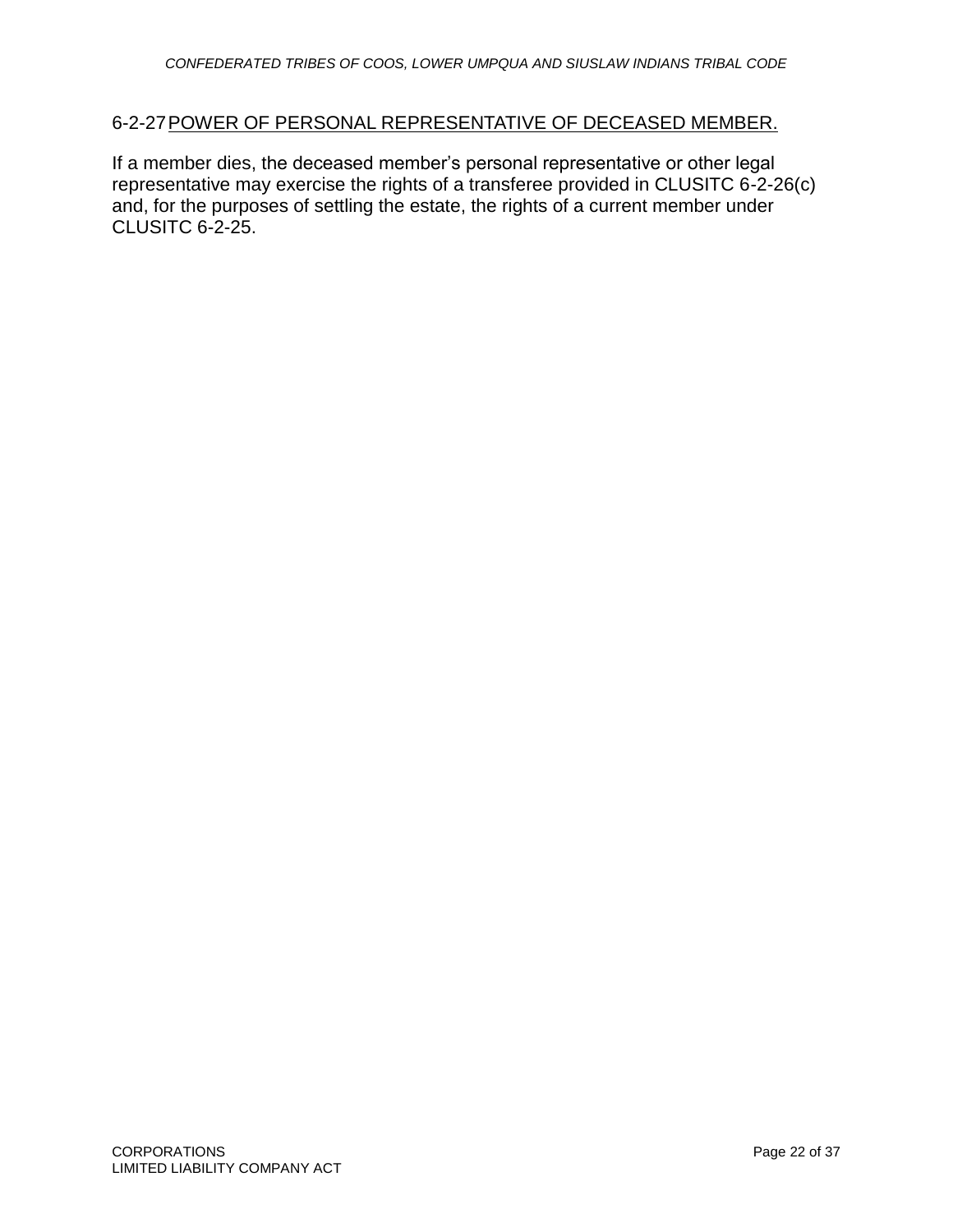# Article 6

# MEMBER'S DISSOCIATION

## 6-2-28MEMBER'S POWER TO DISSOCIATE; WRONGFUL DISSOCIATION.

(a) A person has the power to dissociate as a member at any time, rightfully or wrongfully, by withdrawing as a member by express will under this section.

(b) A person's dissociation from a limited liability company is wrongful only if the dissociation:

- (1) is in breach of an express provision of the operating agreement; or
- (2) occurs before the termination of the company and:
	- (A) the person withdraws as a member by express will;

(B) the person is expelled as a member by judicial order under Section 602(5);

(C) in the case of a person that is not a trust other than a business trust, an estate, or an individual, the person is expelled or otherwise dissociated as a member because it willfully dissolved or terminated.

(c) A person that wrongfully dissociates as a member is liable to the limited liability company and to the other members for damages caused by the dissociation. The liability is in addition to any other debt, obligation, or other liability of the member to the company or the other members.

### 6-2-29EVENTS CAUSING DISSOCIATION.

A person is dissociated as a member from a limited liability company when:

(1) the company has notice of the person's express will to withdraw as a member, but, if the person specified a withdrawal date later than the date the company had notice, on that later date;

(2) an event stated in the operating agreement as causing the person's dissociation occurs;

(3) the person is expelled as a member pursuant to the operating agreement;

(4) the person is expelled as a member by the unanimous consent of the other members if:

(A) it is unlawful to carry on the company's activities with the person as a member;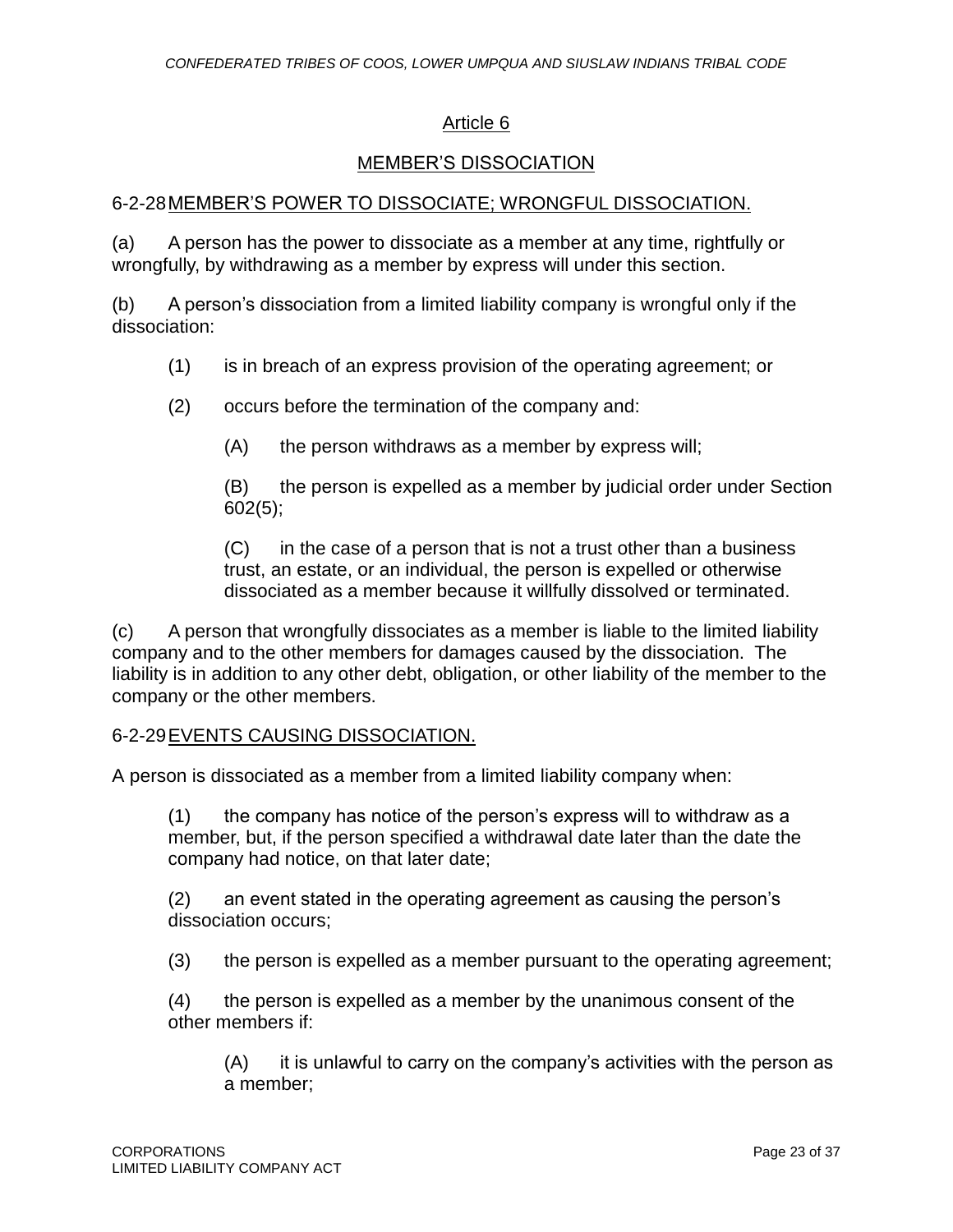(B) there has been a transfer of all of the person's transferable interest in the company;

(C) the person is a corporation and, within 90 days after the company notifies the person that it will be expelled as a member because the person has filed a certificate of dissolution or the equivalent, its charter has been revoked, or its right to conduct business has been suspended by the jurisdiction of its incorporation, the certificate of dissolution has not been revoked or its charter or right to conduct business has not been reinstated; or

(D) the person is a limited liability company or partnership that has been dissolved and whose business is being wound up;

(5) on application by the company, the person is expelled as a member by judicial order because the person:

(A) has engaged, or is engaging, in wrongful conduct that has adversely and materially affected, or will adversely and materially affect, the company's activities;

(B) has willfully or persistently committed, or is willfully and persistently committing, a material breach of the operating agreement or the person's duties or obligations under CLUSITC 6-2-24; or

(C) has engaged in, or is engaging, in conduct relating to the company's activities which makes it not reasonably practicable to carry on the activities with the person as a member;

(6) in the case of a person who is an individual:

- (A) the person dies; or
- (B) in a member-managed limited liability company:

(i) a guardian or general conservator for the person is appointed; or

(ii) there is a judicial order that the person has otherwise become incapable of performing the person's duties as a member under [this act] or the operating agreement;

(7) in the case of a person that is a trust or is acting as a member by virtue of being a trustee of a trust, the trust's entire transferable interest in the company is distributed;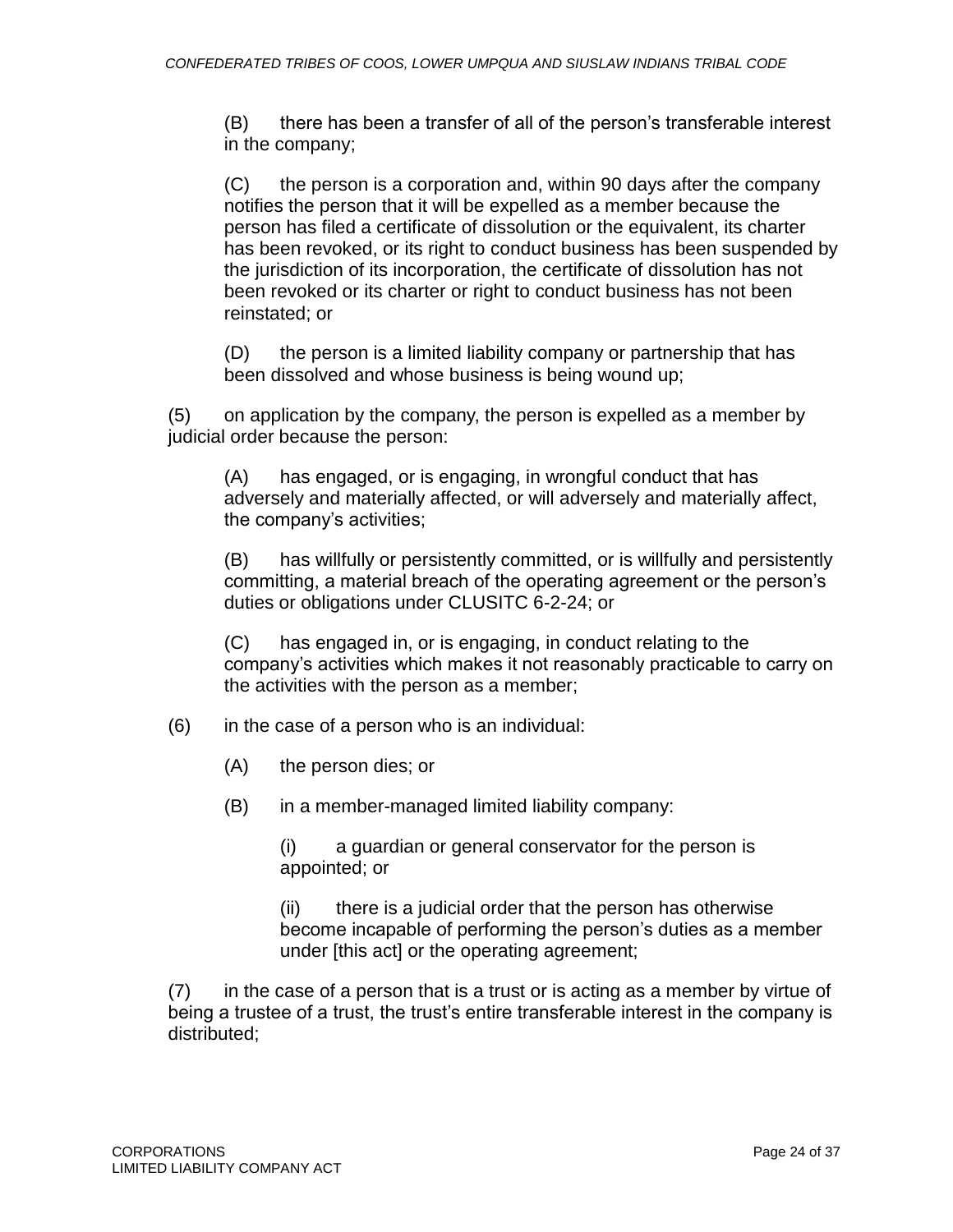(8) in the case of a person that is an estate or is acting as a member by virtue of being a personal representative of an estate, the estate's entire transferable interest in the company is distributed;

(9) in the case of a member that is not an individual, partnership, limited liability company, corporation, trust, or estate, the termination of the member;

(10) the company participates in a merger under Article 8, if:

(A) the company is not the surviving entity; or

(B) otherwise as a result of the merger, the person ceases to be a member;

(11) the company terminates.

### 6-2-30EFFECT OF PERSON'S DISSOCIATION AS MEMBER.

(a) When a person is dissociated as a member of a limited liability company:

(1) the person's right to participate as a member in the management and conduct of the company's activities terminates;

(2) if the company is member-managed, the person's fiduciary duties as a member end with regard to matters arising and events occurring after the person's dissociation; and

(3) subject to Section 6-2-27 and Article 8, any transferable interest owned by the person immediately before dissociation in the person's capacity as a member is owned by the person solely as a transferee.

(b) A person's dissociation as a member of a limited liability company does not of itself discharge the person from any debt, obligation, or other liability to the company or the other members which the person incurred while a member.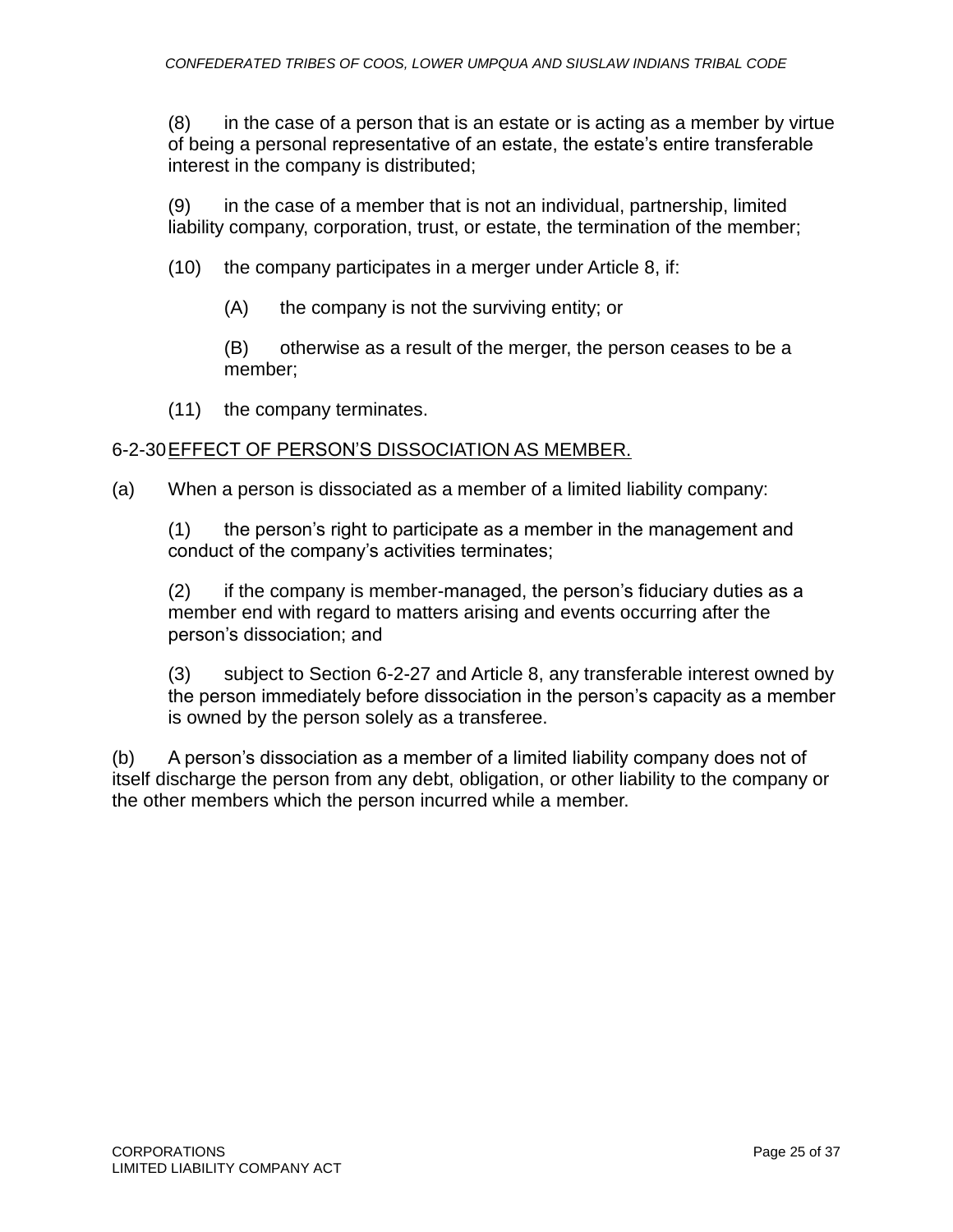# ARTICLE 7

## DISSOLUTION AND WINDING UP

### 6-2-31EVENTS CAUSING DISSOLUTION.

(a) A limited liability company is dissolved, and its activities must be wound up, upon the occurrence of any of the following:

(1) an event or circumstance that the operating agreement states causes dissolution;

(2) the consent of all the members;

(3) the passage of 90 consecutive days during which the company has no members;

(4) on application by a member or the Tribes, the entry by Tribal Court of an order dissolving the company on the grounds that:

(A) the conduct of all or substantially all of the company's activities is unlawful; or

(B) it is not reasonably practicable to carry on the company's activities in conformity with the certificate of organization and the operating agreement; or

(5) on application by a member or the Tribes, the entry by Tribal Court of an order dissolving the company on the grounds that the managers or those members in control of the company:

(A) have acted, are acting, or will act in a manner that is illegal or fraudulent; or

(B) have acted or are acting in a manner that is oppressive and was, is, or will be directly harmful to the applicant.

 $(b)$  In a proceeding brought under subsection  $(a)(5)$ , the court may order a remedy other than dissolution.

### 6-2-32WINDING UP.

(a) A dissolved limited liability company shall wind up its activities, and the company continues after dissolution only for the purpose of winding up.

(b) In winding up its activities, a limited liability company: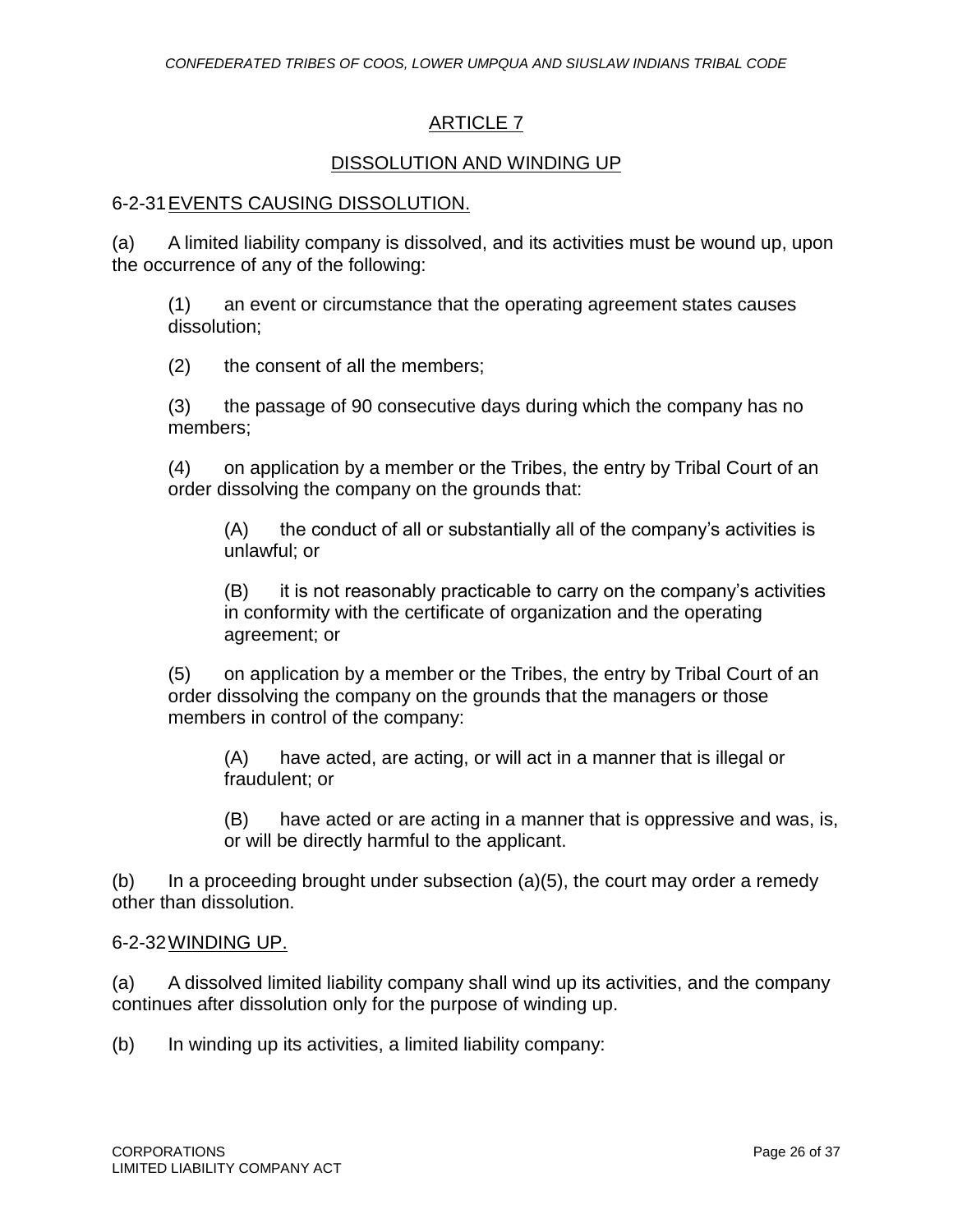(1) shall discharge the company's debts, obligations, or other liabilities, settle and close the company's activities, and marshal and distribute the assets of the company; and

(2) may:

(A) deliver to the Tribal Secretary for filing a statement of dissolution stating the name of the company and that the company is dissolved;

(B) preserve the company activities and property as a going concern for a reasonable time;

(C) prosecute and defend actions and proceedings, whether civil, criminal, or administrative;

(D) transfer the company's property;

(E) settle disputes by mediation or arbitration;

(F) deliver to the Tribal Secretary for filing a statement of termination stating the name of the company and that the company is terminated; and

(G) perform other acts necessary or appropriate to the winding up.

(c) If a dissolved limited liability company has no members, the legal representative of the last person to have been a member may wind up the activities of the company. If the person does so, the person has the powers of a sole manager under CLUSITC 6-2- 22(c) and is deemed to be a manager for the purposes of CLUSITC 6-2-16(a)(2).

(d) If the legal representative under subsection (c) declines or fails to wind up the company's activities, a person may be appointed to do so by the consent of transferees owning a majority of the rights to receive distributions as transferees at the time the consent is to be effective. A person appointed under this subsection:

(1) has the powers of a sole manager under CLUSITC 6-2-22 (c) and is deemed to be a manager for the purposes of CLUSITC 6-2-16 (a)(2); and

(2) shall promptly deliver to the Tribal Secretary for approval of the Tribal Council and, if approved, filing by the Tribal Secretary an amendment to the company's certificate of organization to:

(A) state that the company has no members;

(B) state that the person has been appointed pursuant to this subsection to wind up the company; and

(C) provide the street and mailing addresses of the person.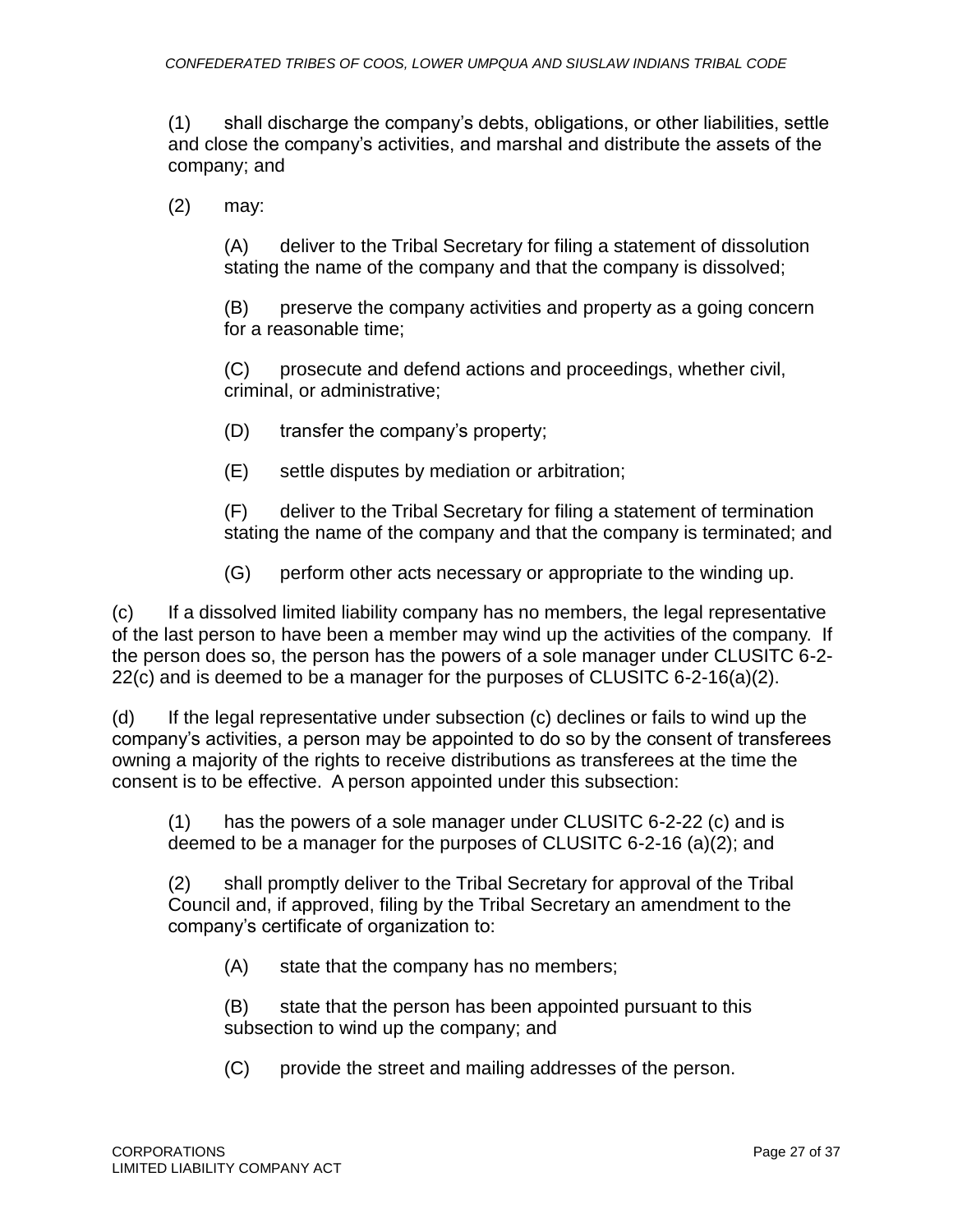(e) The Tribal Court may order judicial supervision of the winding up of a dissolved limited liability company, including the appointment of a person to wind up the company's activities:

(1) on application of a member or on application of the Tribes, if the applicant establishes good cause;

(2) on the application of a transferee or on application of the Tribes, if:

(A) the company does not have any members;

(B) the legal representative of the last person to have been a member declines or fails to wind up the company's activities; and

(C) within a reasonable time following the dissolution a person has not been appointed pursuant to subsection (D); or

 $(3)$  in connection with a proceeding under CLUSITC 6-2-31(a)(4) or (5).

### 6-2-33KNOWN CLAIMS AGAINST DISSOLVED LIMITED LIABILITY COMPANY.

(a) Except as otherwise provided in subsection (d), a dissolved limited liability company may give notice of a known claim under subsection (b), which has the effect as provided in subsection (c).

(b) A dissolved limited liability company may in a record notify its known claimants of the dissolution. The notice must:

- (1) specify the information required to be included in a claim;
- (2) provide a mailing address to which the claim is to be sent;

(3) state the deadline for receipt of the claim, which may not be less than 120 days after the date the notice is received by the claimant; and

(4) state that the claim will be barred if not received by the deadline.

(c) A claim against a dissolved limited liability company is barred if the requirements of subsection (b) are met and:

- (1) the claim is not received by the specified deadline; or
- (2) if the claim is timely received but rejected by the company:

(A) the company causes the claimant to receive a notice in a record stating that the claim is rejected and will be barred unless the claimant commences an action against the company to enforce the claim within 90 days after the claimant receives the notice; and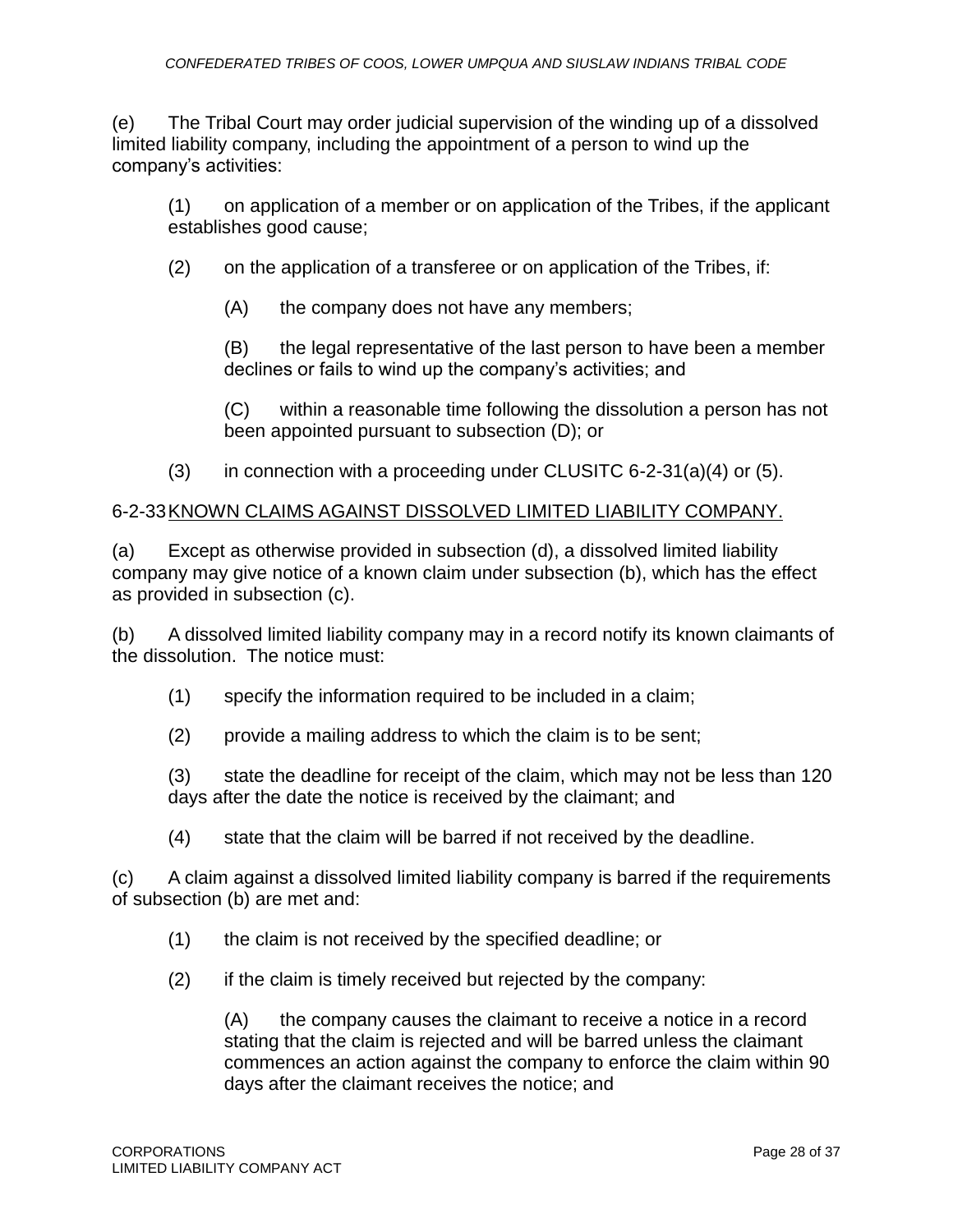(B) the claimant does not commence the required action within the 90 days.

(d) This section does not apply to a claim based on an event occurring after the effective date of dissolution or a liability that on that date is contingent.

### 6-2-34OTHER CLAIMS AGAINST DISSOLVED LIMITED LIABILITY COMPANY.

(a) A dissolved limited liability company may publish notice of its dissolution and request persons having claims against the company to present them in accordance with the notice.

(b) The notice authorized by subsection (a) must:

(1) be published at least once in a newspaper of general circulation in the county in which the dissolved limited liability company's principal executive office is located and, if another county, in Lane County;

(2) describe the information required to be contained in a claim and provide a mailing address to which the claim is to be sent; and

(3) state that a claim against the company is barred unless an action to enforce the claim is commenced within five years after publication of the notice.

(c) If a dissolved limited liability company publishes a notice in accordance with subsection (b), unless the claimant commences an action to enforce the claim against the company within five years after the publication date of the notice, the claim of each of the following claimants is barred:

(1) a claimant who did not receive notice in a record under CLUSITC 6-2-33;

(2) a claimant whose claim was timely sent to the company but not acted on; and

(3) a claimant whose claim is contingent at, or based on an event occurring after, the effective date of dissolution.

(d) A claim not barred under this section may be enforced:

(1) against a dissolved limited liability company, to the extent of its undistributed assets; and

(2) if assets of the company have been distributed after dissolution, against a member or transferee to the extent of that person's proportionate share of the claim or of the assets distributed to the member or transferee after dissolution, whichever is less, but a person's total liability for all claims under this paragraph does not exceed the total amount of assets distributed to the person after dissolution.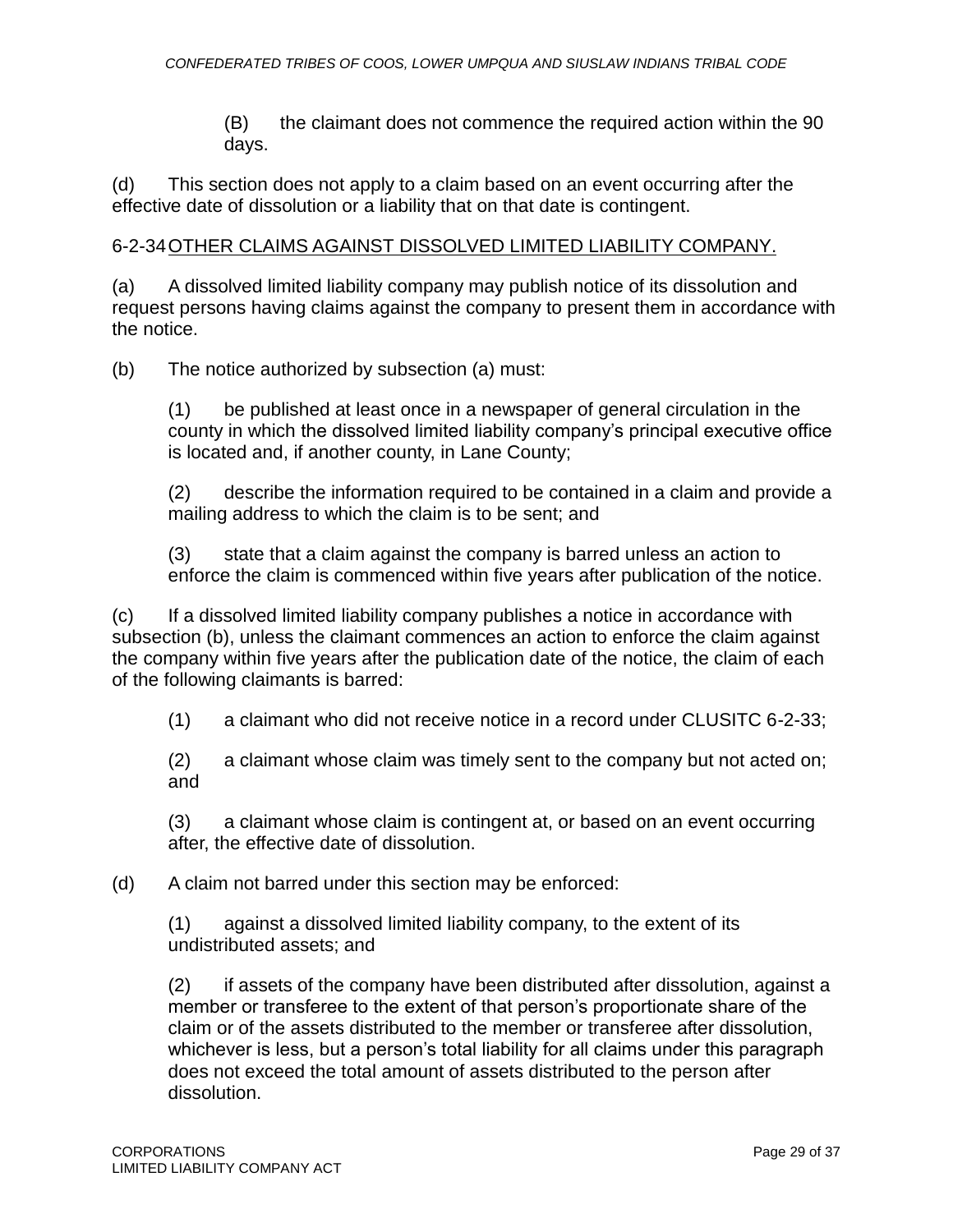### 6-2-35ADMINISTRATIVE DISSOLUTION**.**

(a) The Tribal Secretary may dissolve a limited liability company administratively if the company does not:

(1) pay, within 60 days after the due date, any fee, tax, or penalty due to the Tribal Secretary under this act or law other than this act; or

(2) deliver, within 60 days after the due date, its annual report to the Tribal Secretary.

(b) If the Tribal Secretary determines that a ground exists for administratively dissolving a limited liability company, the Tribal Secretary shall file a record of the determination and serve the company with a copy of the filed record.

(c) If within 60 days after service of the copy pursuant to subsection (b) a limited liability company does not correct each ground for dissolution or demonstrate to the reasonable satisfaction of the Tribal Secretary that each ground determined by the Tribal Secretary does not exist, the Tribal Secretary shall dissolve the company administratively by preparing, signing, and filing a declaration of dissolution that states the grounds for dissolution. The Tribal Secretary shall serve the company with a copy of the filed declaration.

(d) A limited liability company that has been administratively dissolved continues in existence but, subject to CLUSITC 6-2-36, may carry on only activities necessary to wind up its activities and liquidate its assets under CLUSITC 6-2-32 and 6-2-37 and to notify claimants under CLUSITC 6-2-33 and 6-2-34.

(e) The administrative dissolution of a limited liability company does not terminate the authority of its agent for service of process.

### 6-2-36REINSTATEMENT FOLLOWING ADMINISTRATIVE DISSOLUTION.

(a) A limited liability company that has been administratively dissolved may apply to the Tribal Secretary for reinstatement within two years after the effective date of dissolution. The application must be delivered to the Tribal Secretary for filing and state:

- (1) the name of the company and the effective date of its dissolution;
- (2) that the grounds for dissolution did not exist or have been eliminated; and
- (3) that the company's name satisfies the requirements of CLUSITC 6-2-5.

(b) If the Tribal Secretary determines that an application under subsection (a) contains the required information and that the information is correct, the Tribal Secretary shall present the filing to the Tribal Council pursuant to CLUSITC 6-2-12(b). If the Tribal Council, within its sole discretion, approves, then the Tribal Secretary shall prepare a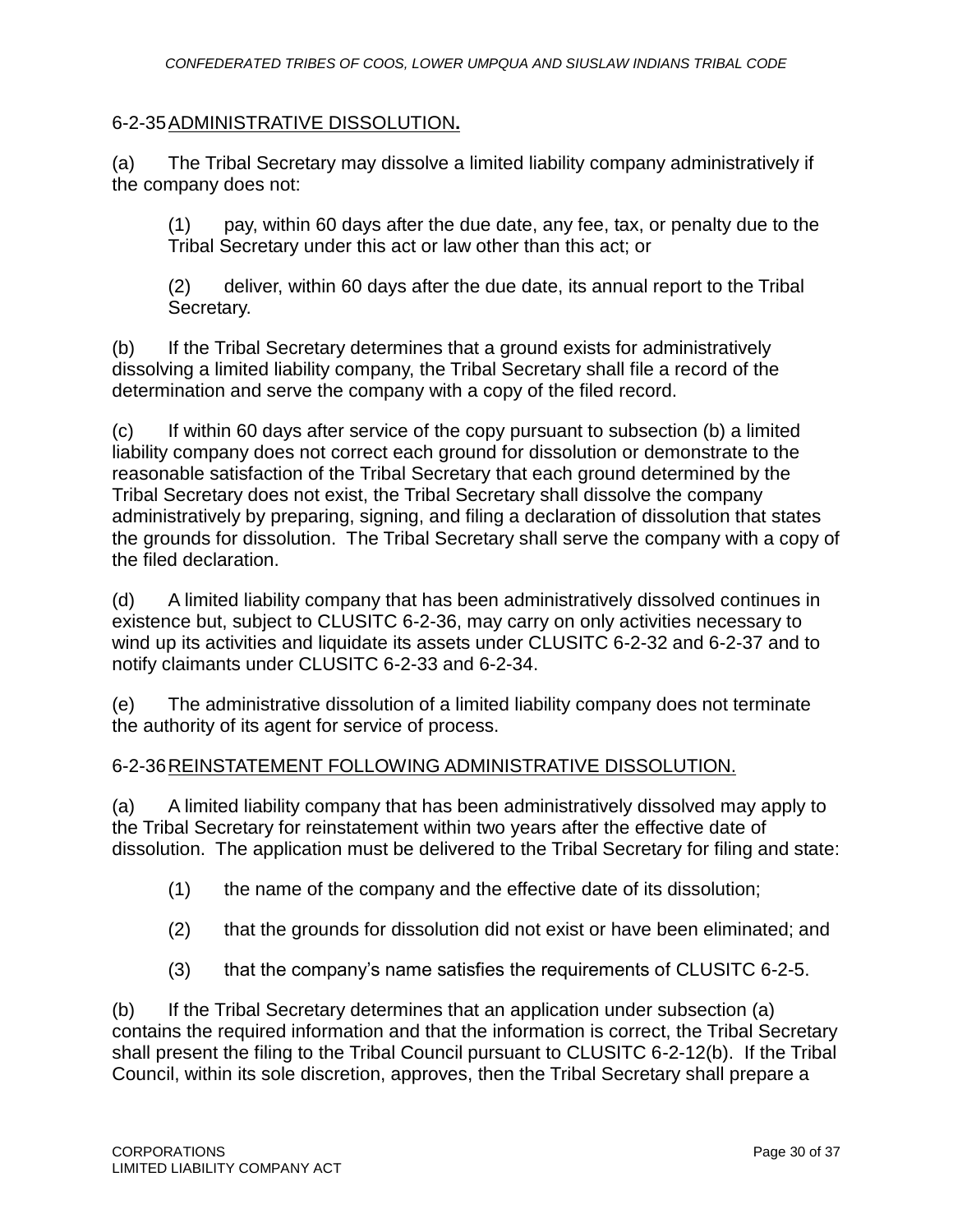declaration of reinstatement that states this determination, sign and file the original of the declaration of reinstatement, and serve the limited liability company with a copy.

(c) When a reinstatement becomes effective, it relates back to and takes effect as of the effective date of the administrative dissolution and the limited liability company may resume its activities as if the dissolution had not occurred.

# 6-2-37DISTRIBUTION OF ASSETS IN WINDING UP LIMITED LIABILITY COMPANY'S ACTIVITIES.

(a) In winding up its activities, a limited liability company must apply its assets to discharge its obligations to creditors, including members that are creditors.

(b) After a limited liability company complies with subsection (a), any surplus must be distributed in the following order:

(1) to each person owning a transferable interest that reflects contributions made by a member and not previously returned, an amount equal to the value of the unreturned contributions; and

(2) in equal shares among members and dissociated members.

(c) If a limited liability company does not have sufficient surplus to comply with subsection (b)(1), any surplus must be distributed among the owners of transferable interests in proportion to the value of their respective unreturned contributions.

(d) All distributions made under subsections (b) and (c) must be paid in money.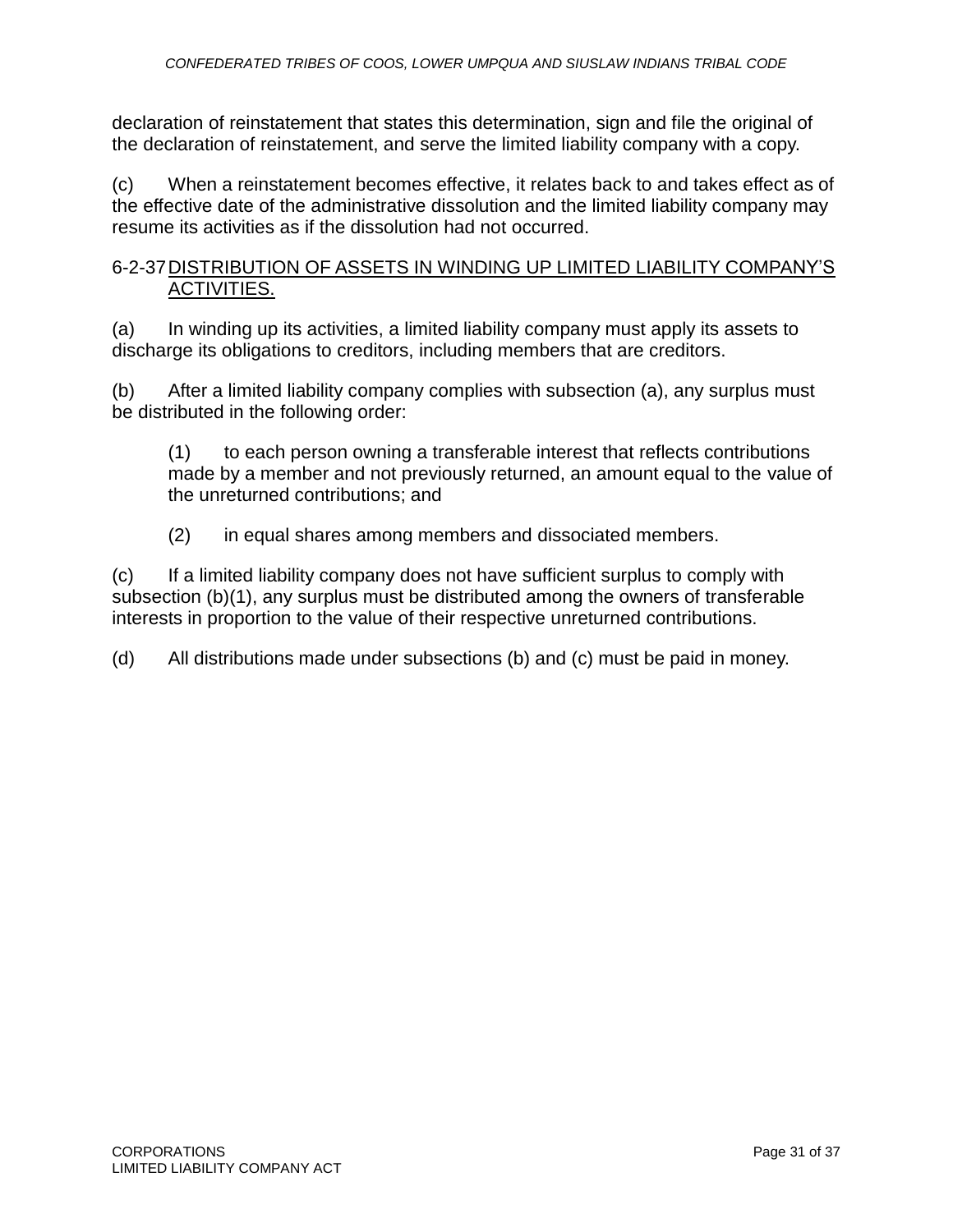# ARTICLE 8

## MERGER AND DOMESTICATION

### 6-2-38MERGER.

(a) A limited liability company may merge with one or more other limited liability companies formed under this act and a plan of merger.

(b) A plan of merger must be in a record and must include:

(1) the name and form of each organization;

(2) the name and form of the surviving organization and, if the surviving organization is to be created by the merger, a statement to that effect;

(3) the terms and conditions of the merger, including the manner and basis for converting the interests in each constituent organization into any combination of money, interests in the surviving organization, and other consideration;

(4) if the surviving organization is to be created by the merger, the surviving organization's organizational documents that are proposed to be in a record; and

(5) if the surviving organization is not to be created by the merger, any amendments to be made by the merger to the surviving organization's organizational documents that are, or are proposed to be, in a record.

### 6-2-39ACTION ON PLAN OF MERGER BY CONSTITUENT LIMITED LIABILITY COMPANY.

(a) Subject to subsection (c), a plan of merger or amendment to plan of merger must be consented to by all the members of a constituent limited liability company.

(b) If a member of a constituent limited liability company will have personal liability with respect to a surviving organization, approval or amendment of a plan of merger is ineffective without the consent of the member.

# 6-2-40FILINGS AND APPROVALS REQUIRED FOR MERGER; EFFECTIVE DATE.

(a) After each constituent organization has approved a merger, articles of merger must be signed on behalf of each constituent limited liability company.

- (b) Articles of merger under this section must include:
	- (1) the name and form of each constituent organization;

(2) the name and form of the surviving organization, and, if the surviving organization is created by the merger, a statement to that effect;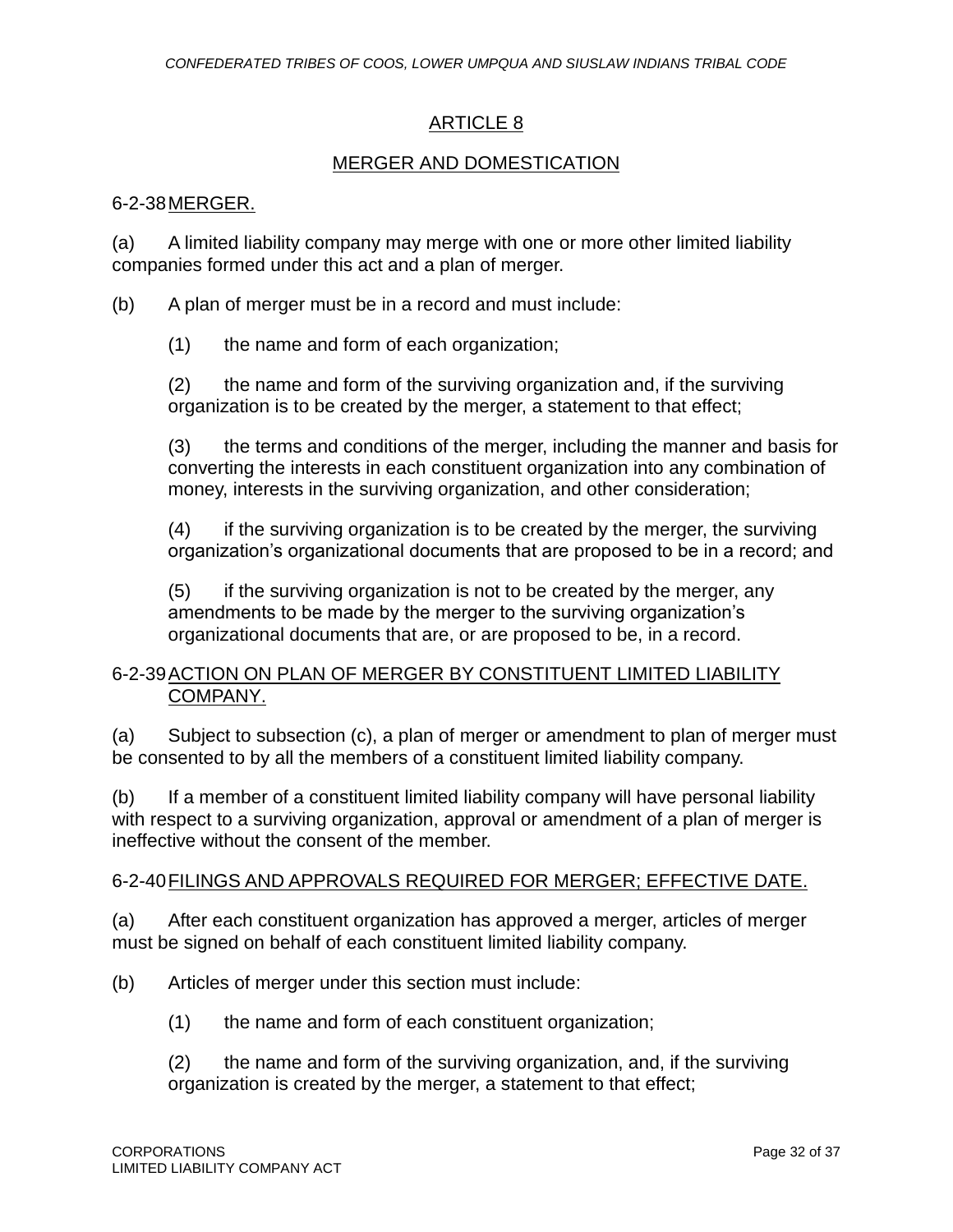(3) the date the merger is effective;

(4) if the surviving organization is to be created by the merger, the company's certificate of organization under this act;

(5) if the surviving organization preexists the merger, any amendments provided for in the plan of merger for the organizational document that created the organization that are in a public record; and

(6) a statement as to each constituent organization that the merger was approved as required by the organization's governing statute.

(c) Each constituent limited liability company shall deliver the articles of merger for filing with the Tribal Secretary. If the Tribal Secretary determines that the articles of merger contain the required information and that the information is correct, the Tribal Secretary shall present the filing to the Tribal Council pursuant to CLUSITC 6-2-12(b). If the Tribal Council, within its sole discretion, approves, then the Tribal Secretary shall file the applicable records, and serve the limited liability company with a copy.

# 6-2-41EFFECT OF MERGER. WHEN A MERGER BECOMES EFFECTIVE:

(a) the surviving organization continues or comes into existence;

(b) each constituent organization that merges into the surviving organization ceases to exist as a separate entity;

(c) all property owned by each constituent organization that ceases to exist vests in the surviving organization;

(d) all debts, obligations, or other liabilities of each constituent organization that ceases to exist continue as debts, obligations, or other liabilities of the surviving organization;

(e) an action or proceeding pending by or against any constituent organization that ceases to exist may be continued as if the merger had not occurred;

(f) except as prohibited by other law, all of the rights, privileges, immunities, powers, and purposes of each constituent organization that ceases to exist vest in the surviving organization;

(g) except as otherwise provided in the plan of merger, the terms and conditions of the plan of merger take effect;

(h) except as otherwise agreed, if a constituent limited liability company ceases to exist, the merger does not dissolve the limited liability company for the purposes of Article 7;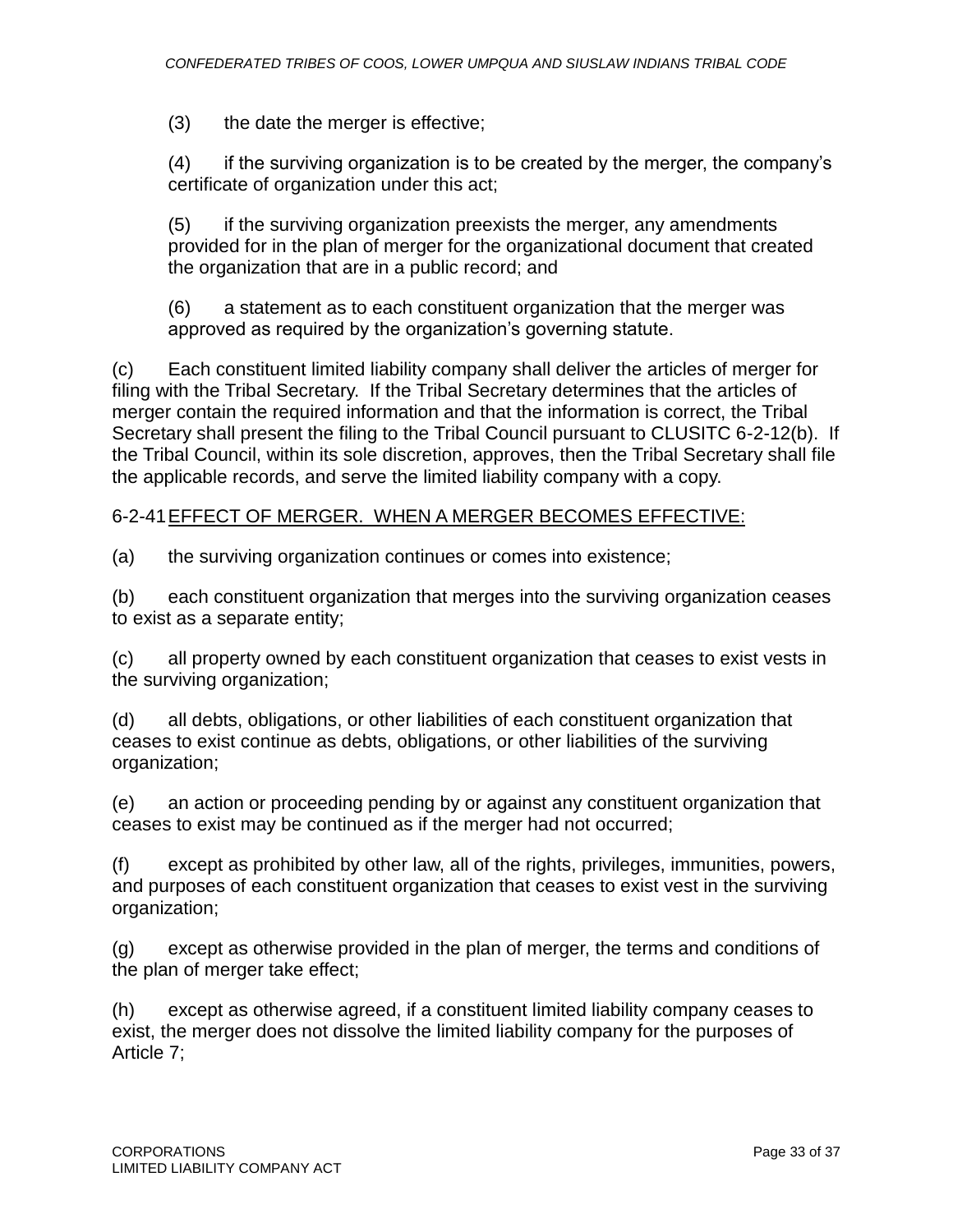(i) if the surviving organization is created by the merger, the certificate of organization becomes effective; and

(j) if the surviving organization preexisted the merger, any amendments provided for in the articles of merger for the organizational document that created the organization become effective.

## 6-2-42DOMESTICATION.

No foreign limited liability company may become a limited liability company pursuant to this act. A limited liability company formed pursuant to this act may register, become domesticated, or otherwise engage in business in other jurisdictions pursuant to the laws and regulations of the applicable jurisdiction.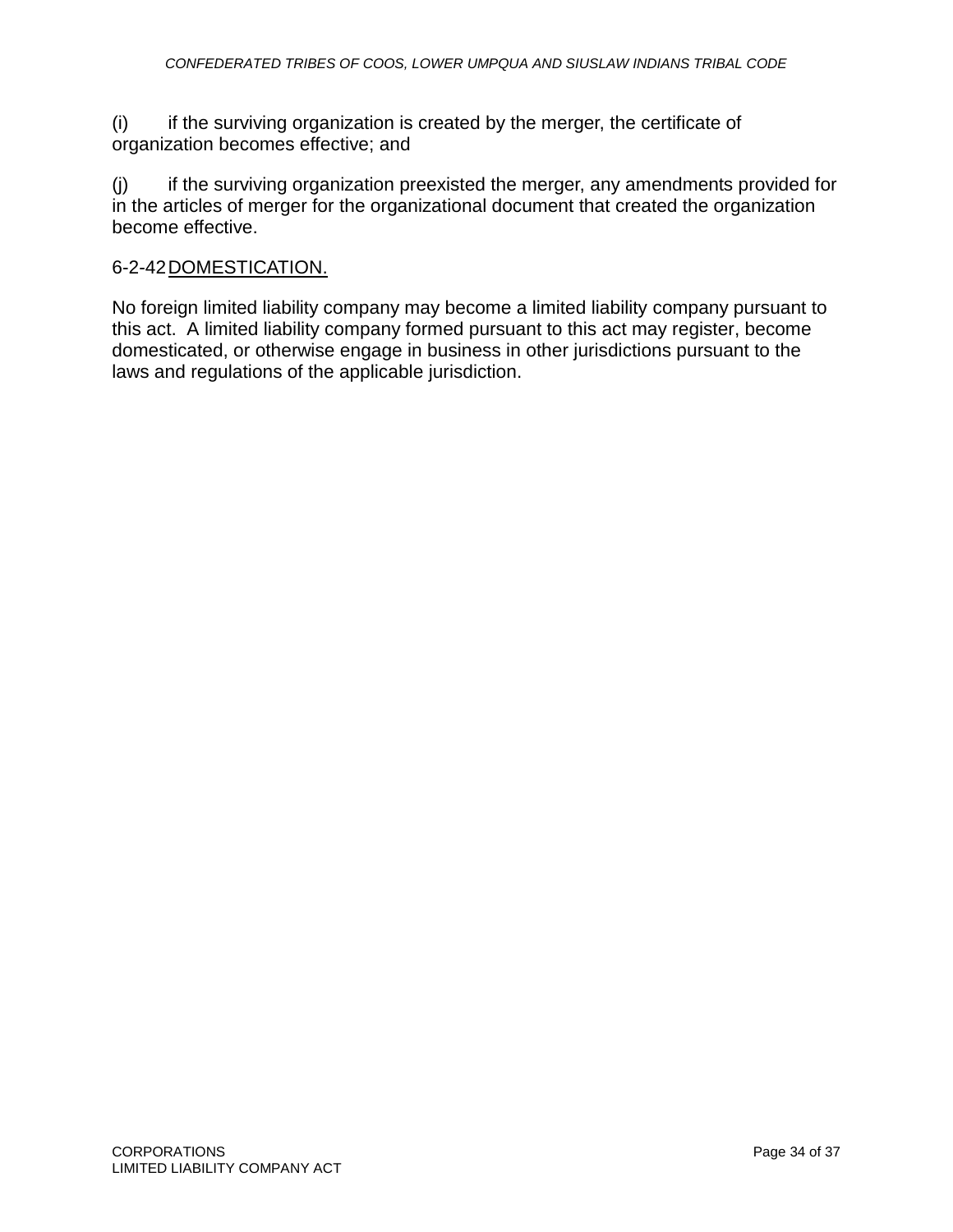# ARTICLE 9

### **MISCELLANEOUS**

### 6-2-43SOVEREIGN IMMUNITY.

Nothing in this Code shall be construed to have waived the sovereign immunity of the Tribes, any tribal entity, department or program, or any tribal official or employee, except as specifically and explicitly described herein.

#### 6-2-44SEVERABILITY.

If a court of competent jurisdiction finds any provision of this code to be invalid or illegal under applicable federal or Tribal law, such provision shall be severed from this code and the remainder of this code shall remain in full force and effect.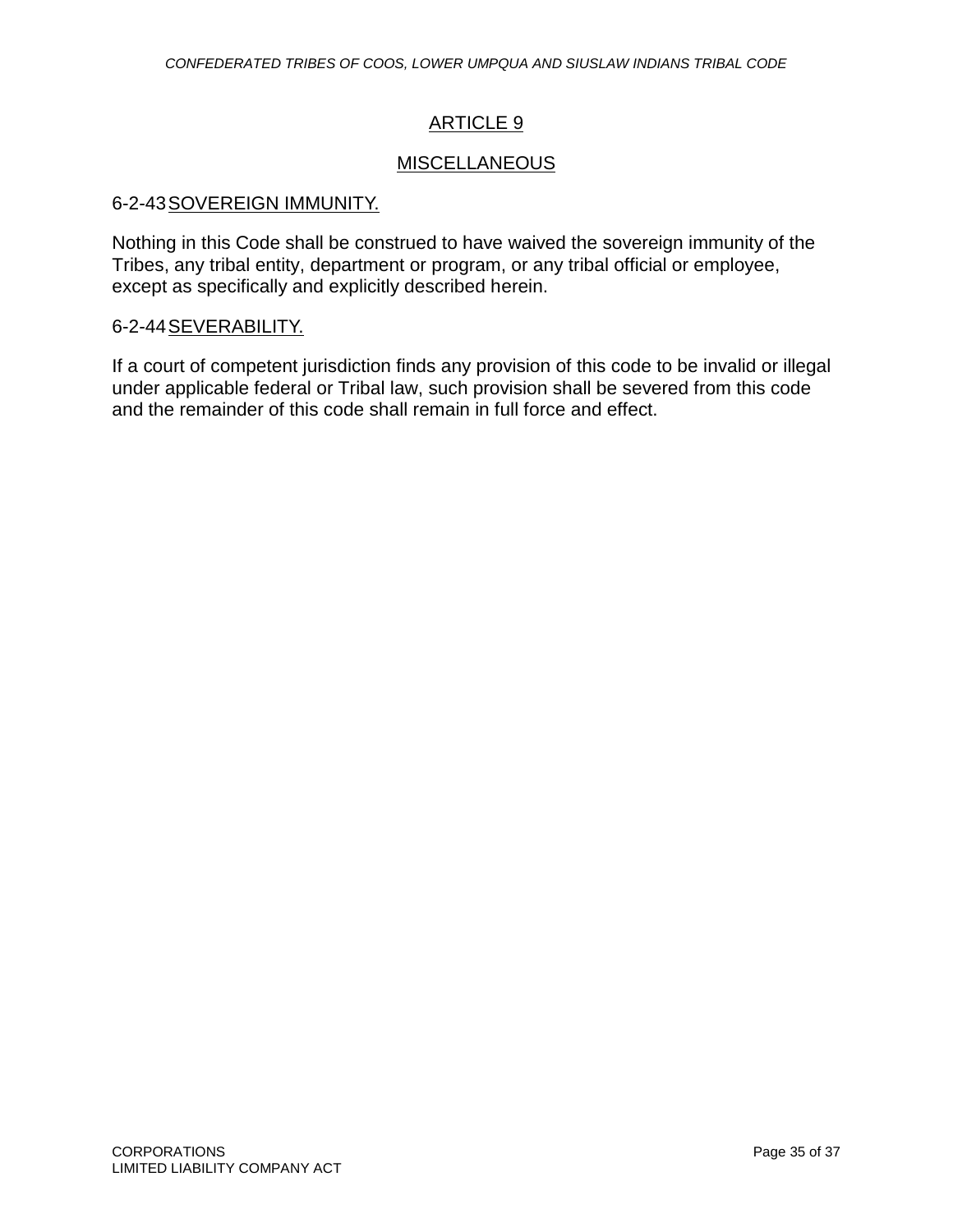APPENDIX A

# LEGISLATIVE HISTORY AND EDITORIAL CHANGES